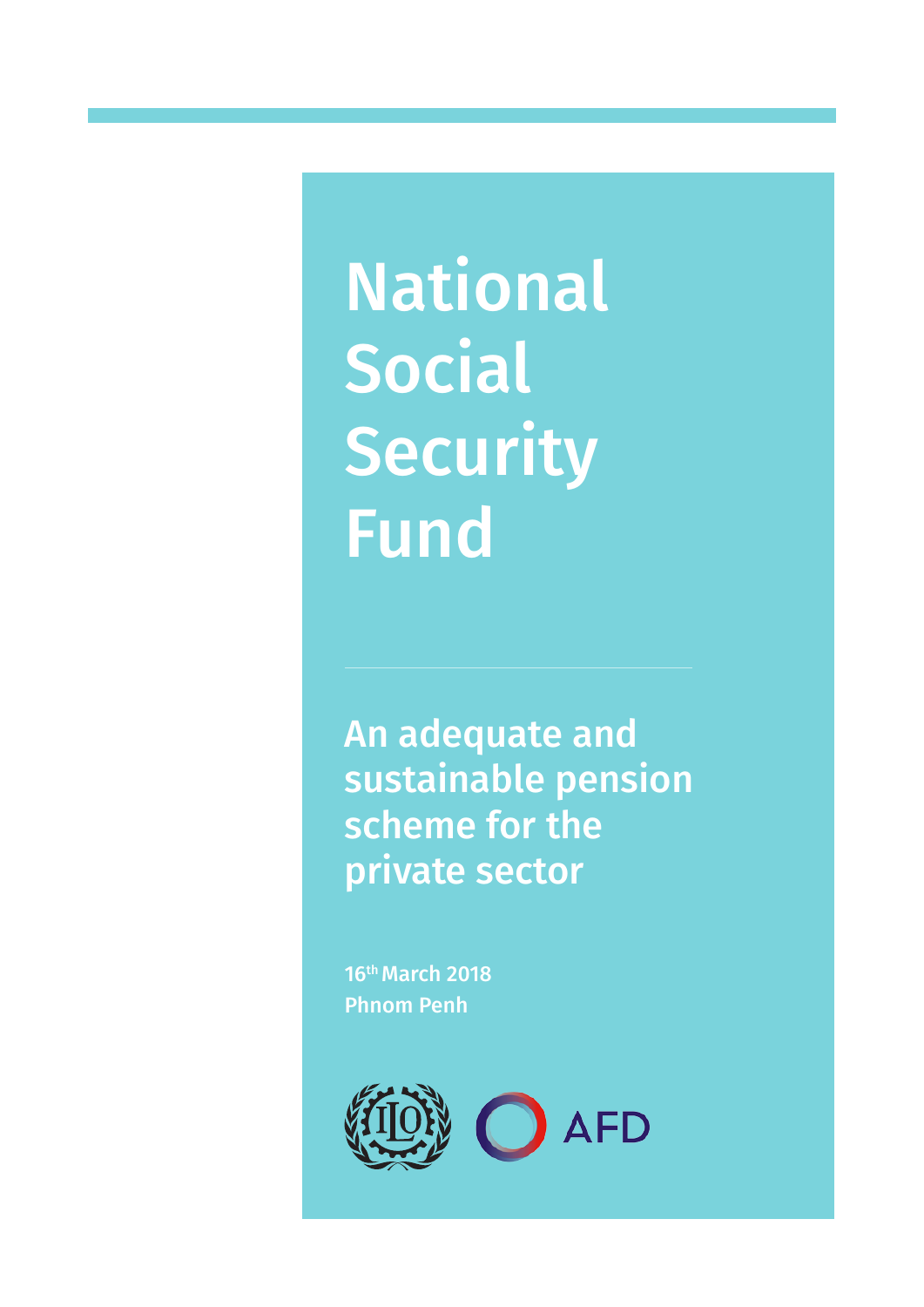# TABLE OF CONTENTS

| <b>ABBREVIATIONS</b>                                                                     | 5  |
|------------------------------------------------------------------------------------------|----|
| <b>EXECUTIVE SUMMARY</b>                                                                 | 6  |
| <b>INTRODUCTION</b>                                                                      | 8  |
| <b>1. BASIC CONCEPTS FOR PENSION DESIGN</b>                                              | 8  |
| 1.1 The relationship between contribution and benefits                                   | 8  |
| 1.2 Financing pension schemes                                                            | 9  |
| 2. DEMOGRAPHIC AND ECONOMIC CONTEXT                                                      | 10 |
| 2.1 High economic growth                                                                 | 10 |
| 2.2 High population growth                                                               | 11 |
| 2.3 High life expectancy growth                                                          | 12 |
| 2.4 Future population growth                                                             | 13 |
| 3. A DEFINED CONTRIBUTION (DC) SCHEME FOR THE PRIVATE SECTOR                             | 14 |
| <b>4. ANALYSIS OF CURRENT NSSF MEMBERS: KEY FINDINGS</b>                                 | 17 |
| 4.1 The profile of NSSF members                                                          | 18 |
| A young population composed mainly of women                                              | 18 |
| Significant leaving and re-entry rates, including from the formal to the informal sector | 19 |
| Formal employment at the edge of informality                                             | 20 |
| 4.2 Things to consider when designing the new scheme                                     | 20 |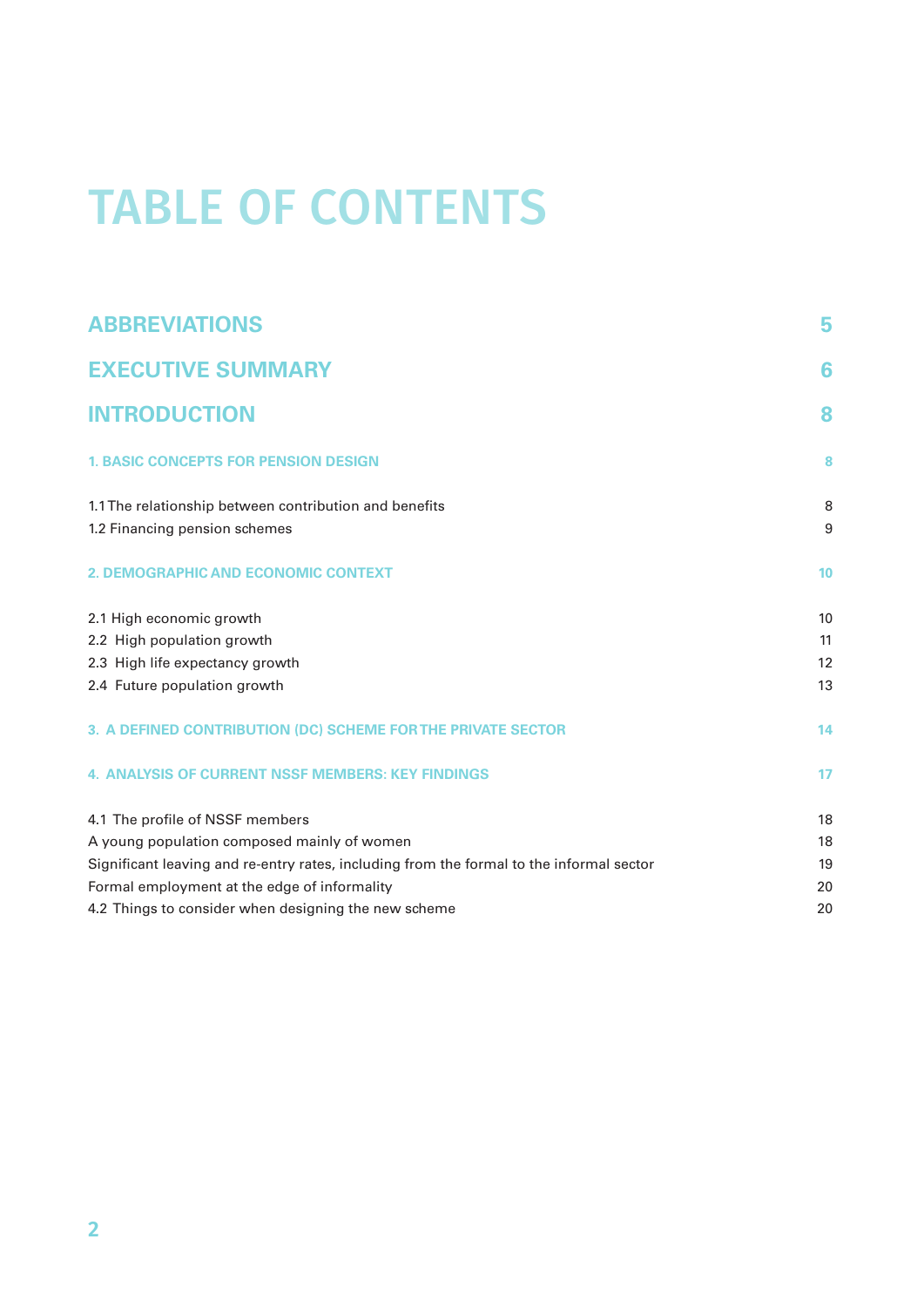| 5. A MULTI-TIERED SYSTEM FOR CAMBODIA                                               | 21 |
|-------------------------------------------------------------------------------------|----|
| First tier: Non-contributory social pension                                         | 22 |
| Second Tier (core tier): Mandatory public pension                                   | 22 |
| Third Tier: Supplementary private pensions                                          | 22 |
| <b>6. DESIGN OPTIONS</b>                                                            | 23 |
| Option 1: The base scenario<br>6.1                                                  | 21 |
| 6.2 Option 2: Base scenario with added flat pension                                 | 26 |
| 6.3 Option 3: Base scenario with added flat pension and transition period           | 30 |
| <b>7. CONCLUSION AND RECOMMENDATIONS</b>                                            | 31 |
| ANNEX I: MAIN DEMOGRAPHIC AND ACTUARIAL ASSUMPTIONS AND DESCRIPTION OF THE MODEL    | 34 |
| Main actuarial assumptions                                                          | 34 |
| The actuarial model                                                                 | 34 |
| Al.1 General population                                                             | 36 |
| Al.2 Active population and employed population                                      | 36 |
| Al.3 Economic growth and inflation                                                  | 36 |
| Al.4 Salaries                                                                       | 36 |
| Al.5 Pension projection approach                                                    | 37 |
| ANNEX II: NSSF ILLUSTRATION OF THE CALCULATION OF MONTHLY PENSIONS ACCORDING TO THE |    |
| <b>DIFFERENT OPTIONS.</b>                                                           | 38 |
| All.1 Option 1: The base scenario                                                   | 38 |
| All.2 Option 2: The base scenario with added flat pension                           | 40 |
| All.3 Option 3: The base scenario with added flat pension and transition period     | 42 |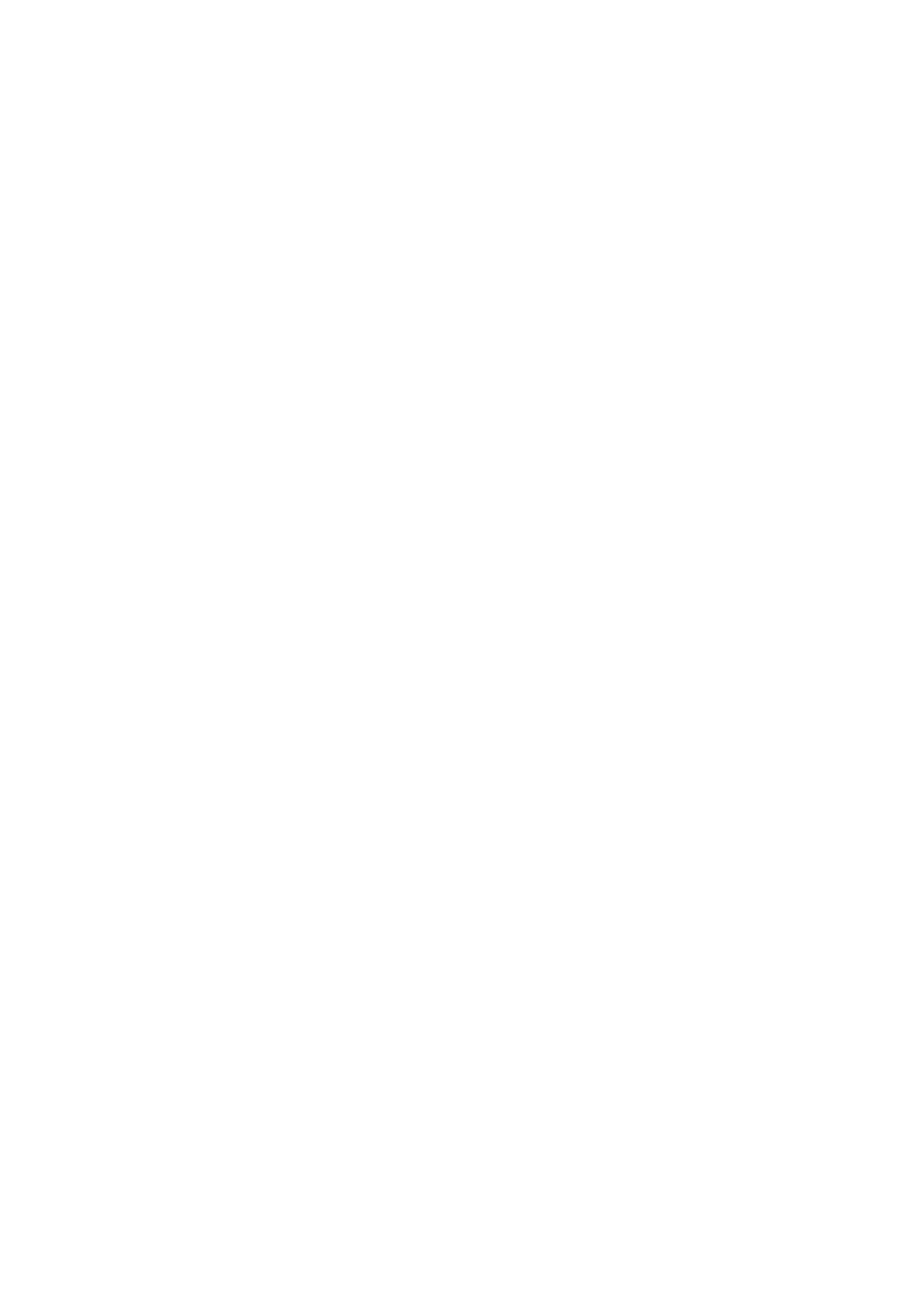# ABBREVIATIONS

| <b>CPI</b>  | Consumer price index                             |
|-------------|--------------------------------------------------|
| DB          | Defined benefit                                  |
| DC          | Defined contribution                             |
| <b>FDC</b>  | Fixed duration contract                          |
| GAP         | General average premium                          |
| GDP         | Gross domestic product                           |
| ILO         | International Labour Organization                |
| <b>IMF</b>  | International Monetary Fund                      |
| <b>KHR</b>  | Cambodian riel                                   |
| MoLVT       | Ministry of Labour and Vocational Training       |
| <b>MSE</b>  | Micro and small enterprises                      |
| <b>NSSF</b> | National Social Security Fund                    |
| NSSF-C      | National Social Security Fund for Civil Servants |
| PAYG        | Pay-as-you-go                                    |
| <b>UDC</b>  | Unlimited duration contract                      |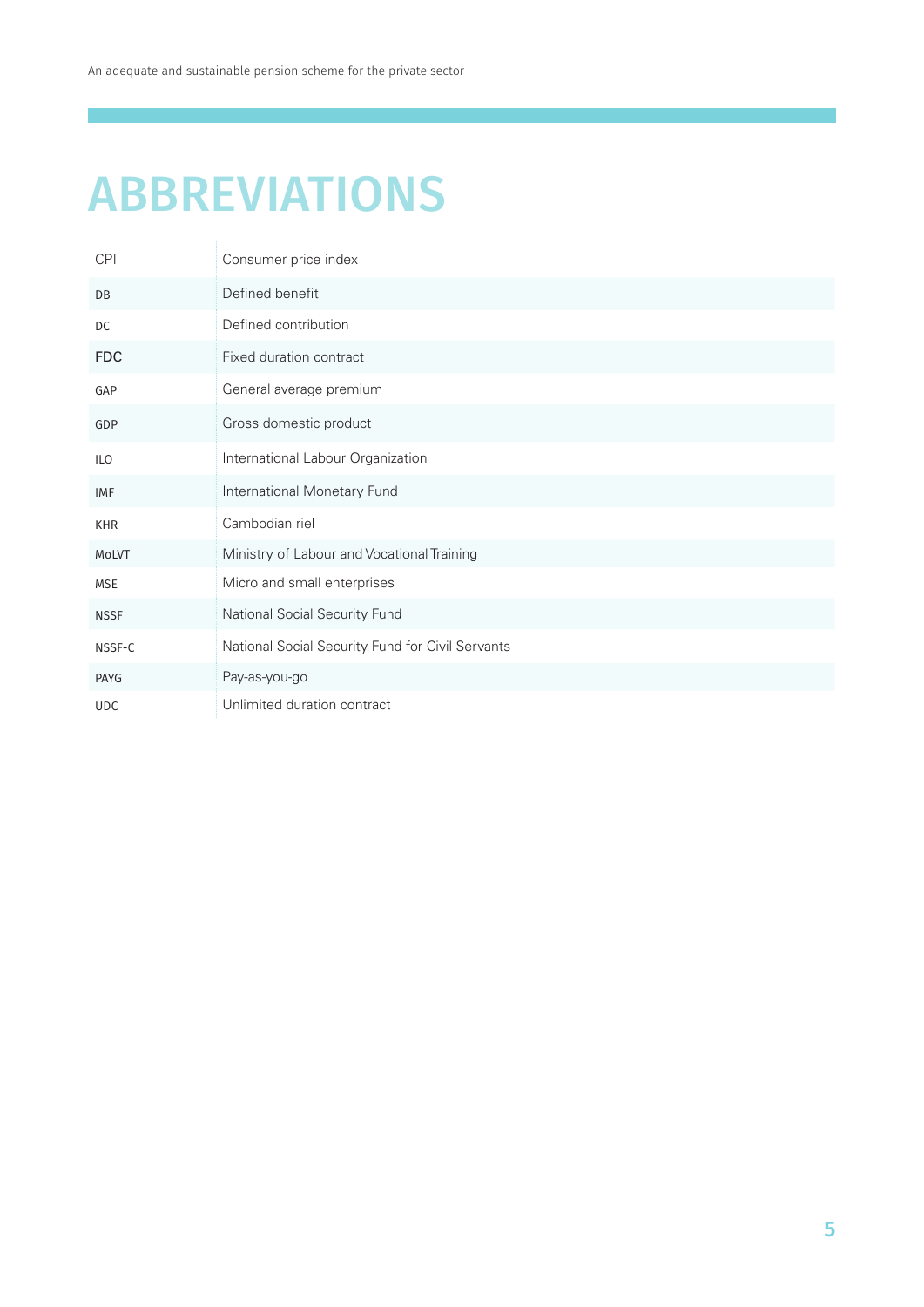## EXECUTIVE SUMMARY

Pensions are essential to ensure rights, dignity and income security for older persons. The right to income security in old age includes the right to an adequate living for all elderly persons as the responsibility of the State, as per ILO Convention 102 (1952) on minimum requirements for social security. This Convention has guided a large number of countries when setting up and reforming their national pensions systems.

Despite their importance, pensions in many countries are accessible only to a minority, and many older persons can rely only on family support. According to the most recent World social protection report, 55.2 per cent of the elderly in Asia benefit from a pension. This falls behind the global percentage of 68 per cent, but shows important progress. Indeed, in recent decades, many countries in the region have made great efforts to expand the coverage of contributory pension schemes and to establish non‐contributory pensions to guarantee basic income security in old age to all.

Today in Cambodia, for every elderly person aged 55 and above, there are six people aged 15–55. Within 50 years, there will be only 1.6 people aged 15–55 for every elderly person over 55. In the absence of a pension system, this will lead to an unbearable increase on the financial burden for families, many of which already live in a situation of financial vulnerability. This context can also put pressure on pension pay-as-you-go (PAYG) schemes, and shows the importance of appropriate long-term planning for pension systems. As life expectancy continues to rise, more Cambodians will reach retirement age and will require pensions for more years. For policy makers, this means that the system will cost more and more over time, but also that there will be a stronger demand from the society for a good pension system, as working adults will not be able to cope with increasing costs for their parents.

A comprehensive pension system guaranteeing income security in old age is necessary to address the financial vulnerability caused by the increasing dependency ratio of elderly people to people aged 15–55, and also to recognize the important social contribution elderly persons make to households and communities. The actuarial review shows that a fully funded defined contribution (DC) scheme represents a high level of risk for a country like Cambodia, where high salary growth will continue to be the norm. These risks are exacerbated by the undeveloped nature of the country's financial markets. Cambodia does not currently have a financial market that can support a funded pension system. The evidence points to a defined benefit (DB) plan as the most appropriate system for the Cambodian context.

At the same time, it is important to keep in mind that any contributory scheme will have very low coverage in Cambodia during its initial years. By itself, a traditional social insurance scheme will not provide adequate income security to Cambodia's elderly immediately. The importance of atypical working arrangements and short duration contracts means that the majority of the population will most likely not benefit from any pension in the short‐ and even mid‐term. Even the core of the formal sector is actually informally employed for almost half of the year, as shown by the fact that, on average, members contribute only 7.2 months per year. For long-term benefits such as pensions, it means that workers will accumulate years of service very slowly, which could significantly affect the level of their pension.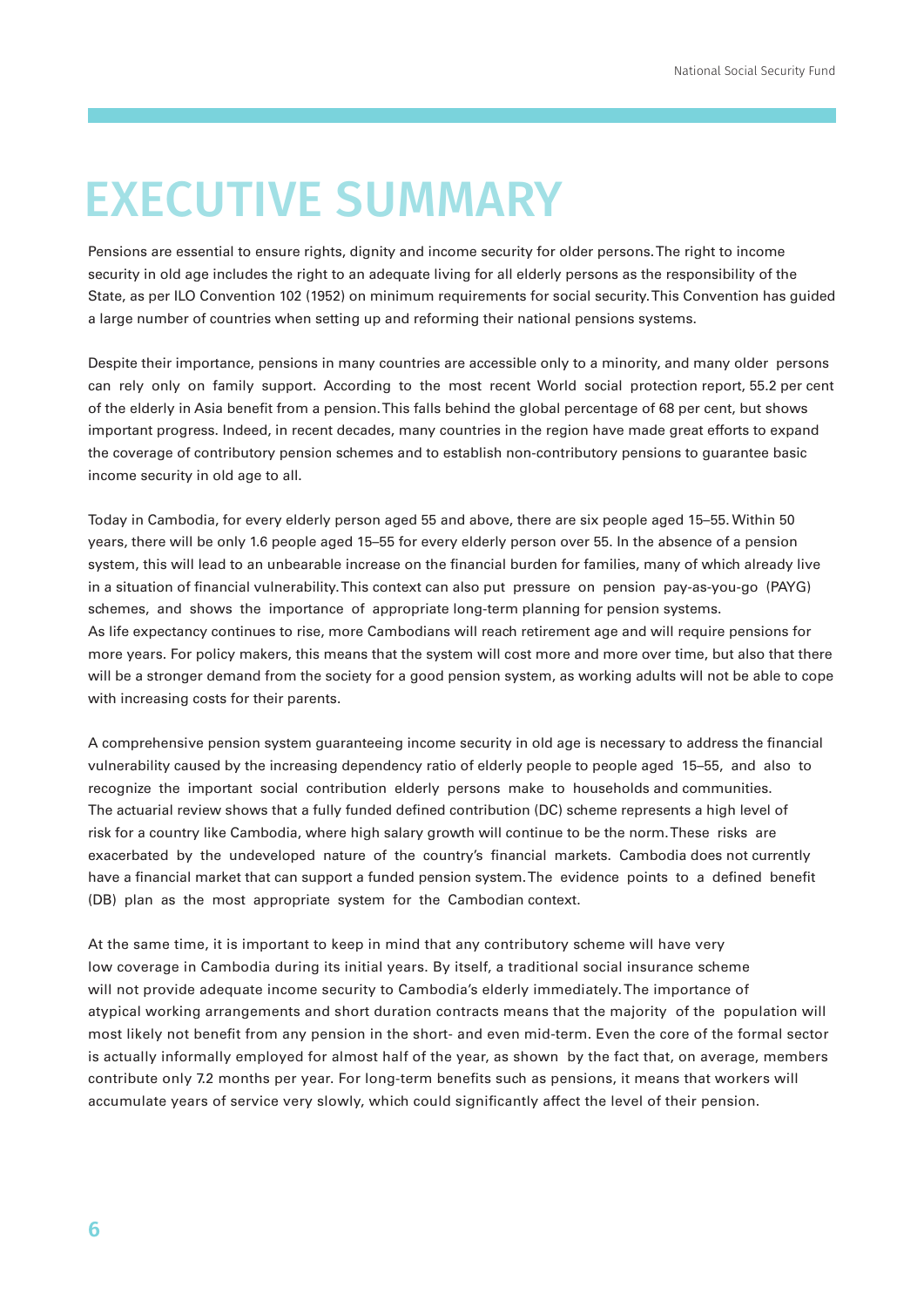To take into consideration the different risks and needs of the different stakeholders, the ILO would recommend the Government of Cambodia to consider the establishment of a pension system based in a multi-tiered solution. A diversified system will be the best strategy to meet future challenges.

The basic social protection floor, and first tier of the system, will have to come from a non-contributory pillar. This will be the only way for Cambodia to provide a floor of old-age protection in the short and medium term. The second tier, which is the heart of the system, should be a contributory DB scheme. The study shows that in the early stages, Cambodia would benefit more from a PAYG system with a solid strategy to gradually increase investment as the financial market develops. A partially funded system could allow for a more flexible financing strategy in a country like Cambodia, with the creation of reserves to balance the gradually increasing higher costs of the system in the future.

The design of the pension system should address several important elements:

- If the eligibility requirement is too long, people will be discouraged and unwilling to contribute.
- If pensions are too low, it loses its relevance and people will lose confidence in the system. The design should provide clear incentives to contribute, and should inform people about these incentives.
- The final benefits should be calculated on the basis of the entire salary history and the pension scheme should be career indexed, meaning that the past salary should always be updated to a level that makes sense today.
- A pension formula should assign a higher accrual rate for the first years of work, taking into account the fact that, on average, workers have short careers in formal employment relations.

### **Finally, as part of a multi‐tiered system, an optional DC scheme could be implemented for people who want to ensure a higher income replacement.** In this case, proper regulations are extremely important.

The ILO would also recommend the Government to thoroughly consider the possible implications of defining a minimum pension as a function of the minimum wage, due to all the risks associated with that option. It not only increases the costs of the system and reduces incentives for contribution, but also creates financial risks in the future, as it makes the system costs depend on a politically defined variable. Instead, as recommended, a flat pension could offer a better protection, with its impact going beyond the income level of those in the formal economy and with less risk of distortions of the contributory scheme.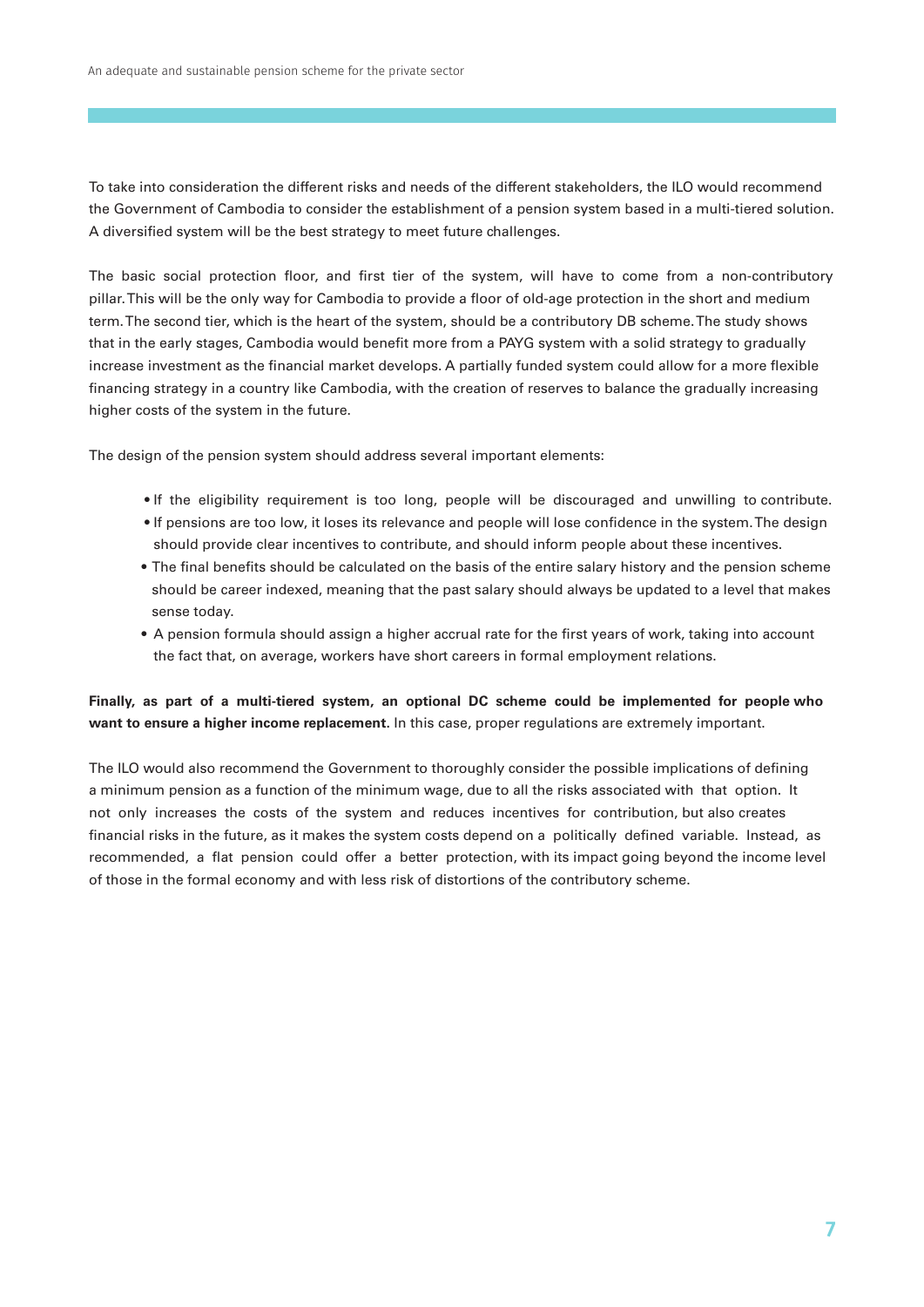# INTRODUCTION

This technical note is based on the actuarial study for the design of a pension system for private sector workers, which presents an in-depth financial analysis of different design solutions. This paper tries to capture the central elements of that analysis, and also includes some new design options that resulted from the evolving national dialogue on this subject that has taken place since late 2015.

The first draft of this report was presented and discussed with tripartite stakeholders at a highlevel meeting on the 13<sup>th</sup> and 14<sup>th</sup> of November, 2017, in Siem Reap. The final policy options presented here, and their distinct design parameters, are the result of this discussion.

## 1. BASIC CONCEPTS FOR PENSION DESIGN

Social insurance pensions can be designed on the basis of defined benefit (DB) or defined contribution (DC) plans.

## **1.1 THE RELATIONSHIP BETWEEN CONTRIBUTION AND BENEFITS**

In **a defined benefit scheme**, a pension is calculated on the basis of years of contributions and the insurable earnings. The formula for the pension generally promises a yearly pension which is a certain percentage of the yearly income (called the **accrual rate**) per contribution year. The accrual rate multiplied by the number of years of contribution gives us the **replacement rate.**

The pension is then generally calculated by multiplying the replacement rate by the reference income of the beneficiary. The reference income can be the last income of the contributor, or the average income over a certain number of years.

The Government can review these parameters through legislative reforms, adjusting it, for instance, to changes in the economy, demographics or labour market.

In **a defined contribution scheme**, contributions are simply saved. The accumulating amounts of contributions earn interest during the active years of contribution and, at the point of retirement, the amount of lifetime savings is paid out either in form of a lump sum, or converted into an annuity (a yearly amount that is paid until death).

A recent addition to pension design types is the so‐called **notional defined contributionscheme.** This uses the principal calculation of a defined contribution pension in schemes that do not have real reserves.

The virtual annual rates of return (i.e. fictitious interest rates) used for the accumulation of interest in the fictitious account balances are normally stipulated by law.1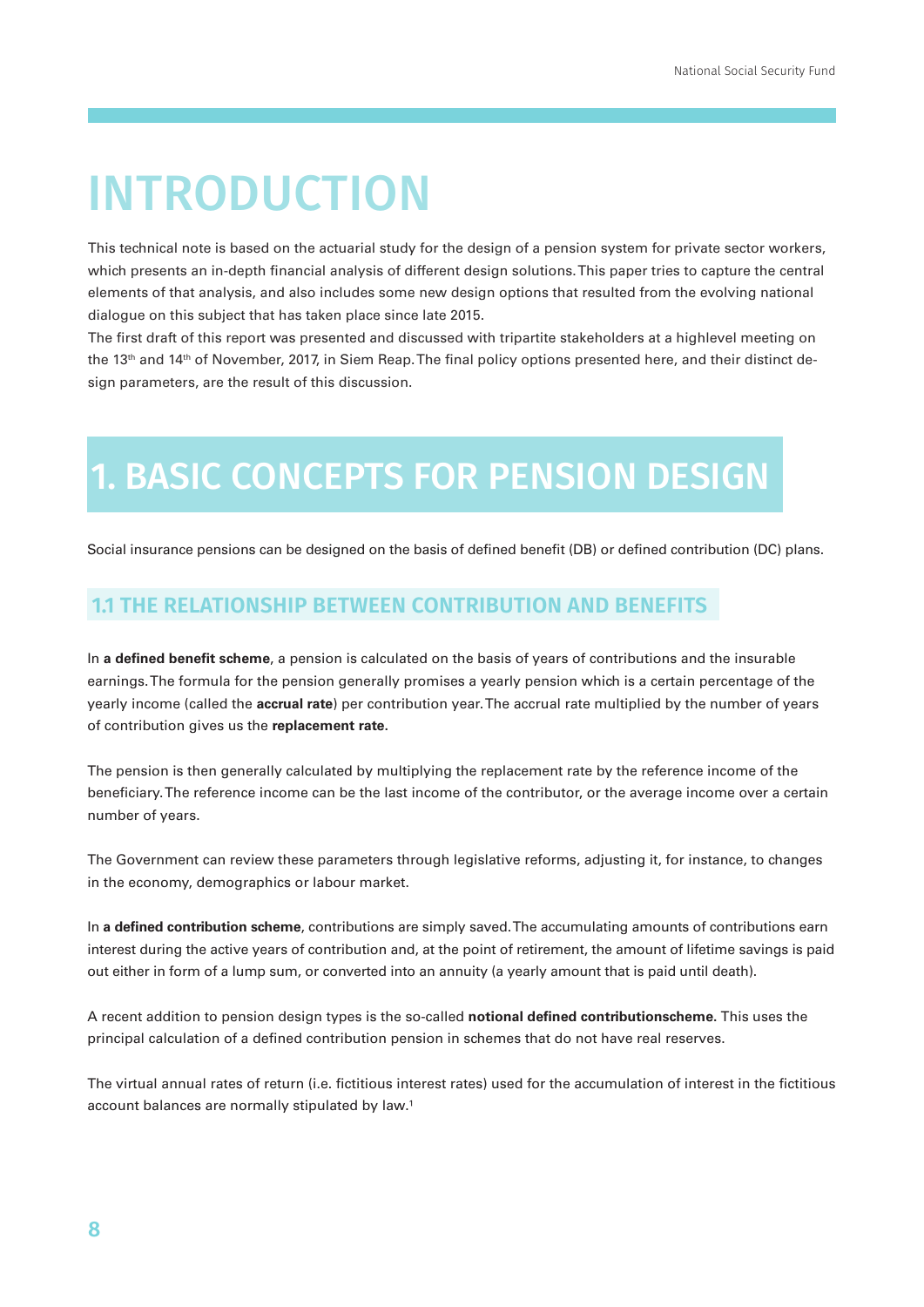## **1.2 FINANCING PENSION SCHEMES**

Pensions can be financed on a pay‐as‐you‐go, partially funded or fully funded basis.

**Full funding** means that the level of reserves at any point in time can cover all future pensionliabilities acquired, at least in theory. Defined contribution schemes are automatically fullyfunded, as their liabilities to individual contributors are always equal to the amount they havesaved. In theory, defined benefit schemes can be fully funded too, but in practice, they rarely are.

**Partial funding** means that at any point in time, the pension scheme must have a minimum level of reserves. This amount – generally defined by law – is less than the actuarial equivalent of all future liabilities. The fact that new generations of workers will continue joining the mandatory social security scheme makes partial funding possible, because their contributions help guarantee most of the scheme's future liquidities. Reserves largely serve the purpose of smoothing contribution rates and helping to smooth the effects of economic downturns.

**Pay‐as‐you‐go (PAYG)** is an extreme case of partial funding with a very low level of reserves, as PAYG schemes rely almost entirely on the future contributions of the active generations to pay the pension of each contemporary pensioner generation. Defined benefit schemes tend to be PAYG, as they rely on the future contributions of the active generations to pay the pensions of the retired population.

In assessing the most adequate funding modality for Cambodia, it is important to note that Cambodia does not currently have a financial market that can support a funded pension system.

For the moment, the Cambodian financial system offers limited investment alternatives. One‐year term deposits are the longest maturity savings instruments available. Extending bank deposit maturities beyond a one‐year term would theoretically be possible, but interest rates would not be more attractive.

The development of the securities market is still at an early stage. The Government is just starting to consider the issuance of the first government bonds, but the process will take some years.

Despite the strong commitment of the Securities and Exchange Commission to introduce corporate bonds and attract new companies to the stock exchange, it is not expected that the market will have enough dimension to absorb NSSF projected reserves.

```
<sup>1</sup> P. Plamondon et al.: Actuarial practice in social security, ILO, 2002,
http://www.ilo.org/wcmsp5/groups/public/---ed_protect/--soc_sec/documents/
publication/wcms_secsoc_776.pdf [accessed 12 Dec 2017].
```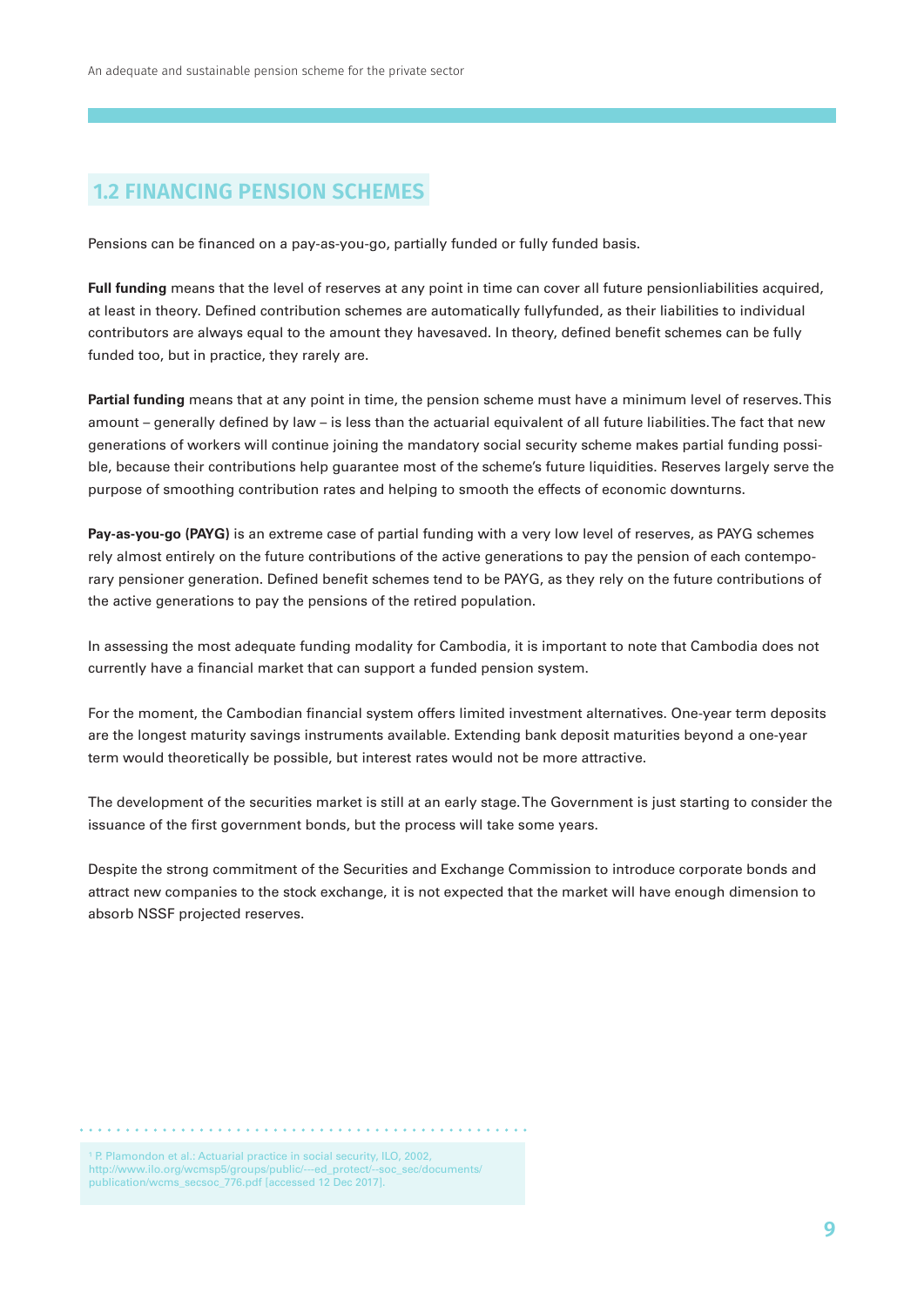## 2. Demographic and economic context

The future income and expenditures of any social security scheme are closely affected by changes in the size and age structure of the population, employment levels, economic and wage growth, inflation, and rates of return on investments. Annex I presents the main economic and demographic assumptions on which this paper is based. More details can be found in the underlying actuarial study.

## **2.1 HIGH ECONOMIC GROWTH**

Cambodia is one of the fastes growing economies in the world, with an average annual growth of 7 per cent in the last decade. According to the International Monetary Fund (IMF), this trend is expected to continue in the foreseeable future. Wage growth has also followed this high trend.On average, the annual average salary increase between 2010 and 2015 for the members at the NSSF was 15.8 per cent.



#### Figure 1 – Growth of GDP, the working age population and inflation, Cambodia, 1990–2015

As can be seen in Figure 2, the high growth in real gross domestic product (GDP) is expected to continue for the next 20 years, accompanied by a high average salary increase. Based on the experience of other economies, it is expected that after a certain point the pace of growth will slow down.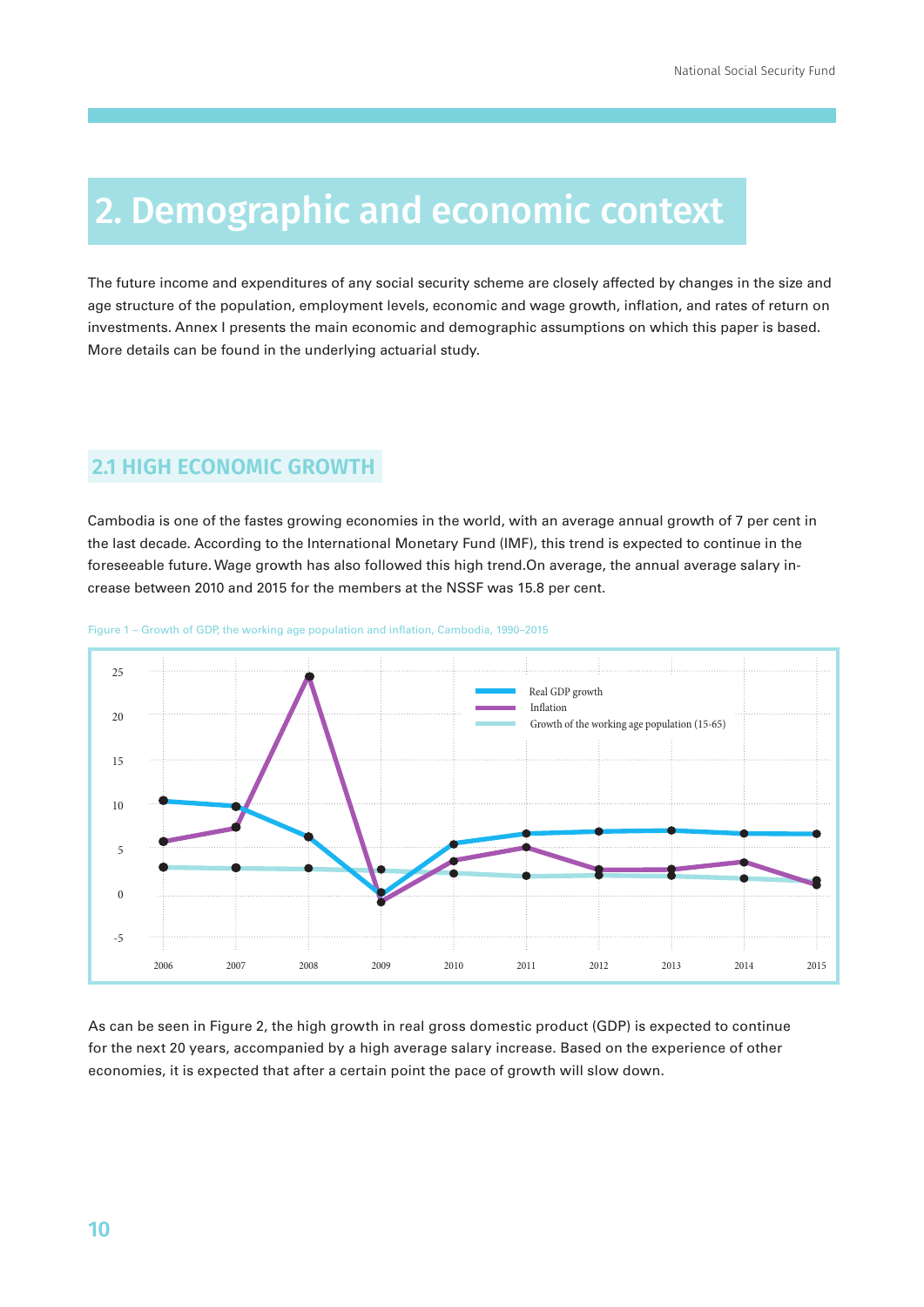

Figure 2: Projected growth of real GDP, the working age population and inflation, Cambodia, 2016–2112

## **2.2 HIGH POPULATION GROWTH**

Following the years of conflict, the country's population grew rapidly from a little more than 10 million people 20 years ago, to 15.6 million in 2015. This represents an average annual growth of 1.9 per cent.



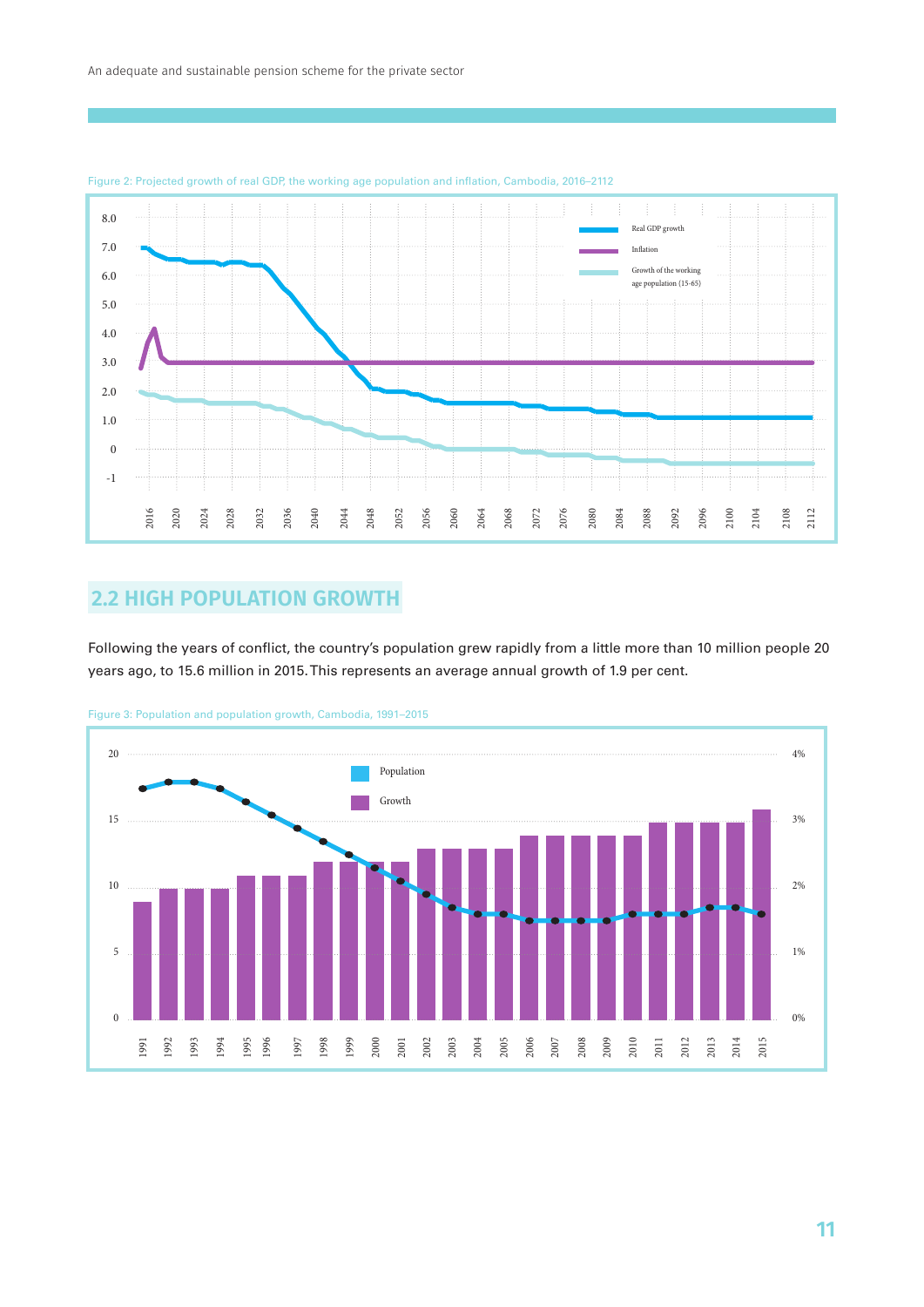A high fertility rate has been the motor of this high population growth. Like neighbouring countries, Cambodia has recently experienced a decline in fertility, but the total fertility rate in Cambodia, at 2.7 in 2015, still remains high within the region.



Figure 4: Total fertility rate, Cambodia, 1991–2015

## **2.3 HIGH LIFE EXPECTANCY GROWTH**

Life expectancy at birth in 2015 is estimated at almost 67 years for males and 71 for females. Life expectancy has increased considerably over the last 20 years and is expected to continue to increase. From an average of 69 in 2015, it is expected to increase to 81 by 2065. When it comes to pension schemes, however, life expectancy at retirement age is more relevant. In 2015, the life expectancy at age 55 is 20 years. In 2065, it will be 29 years, meaning that the number of retirement years will have increased by almost a third.



#### Figure 5 – Life expectancy at birth, Cambodia, 1990–2015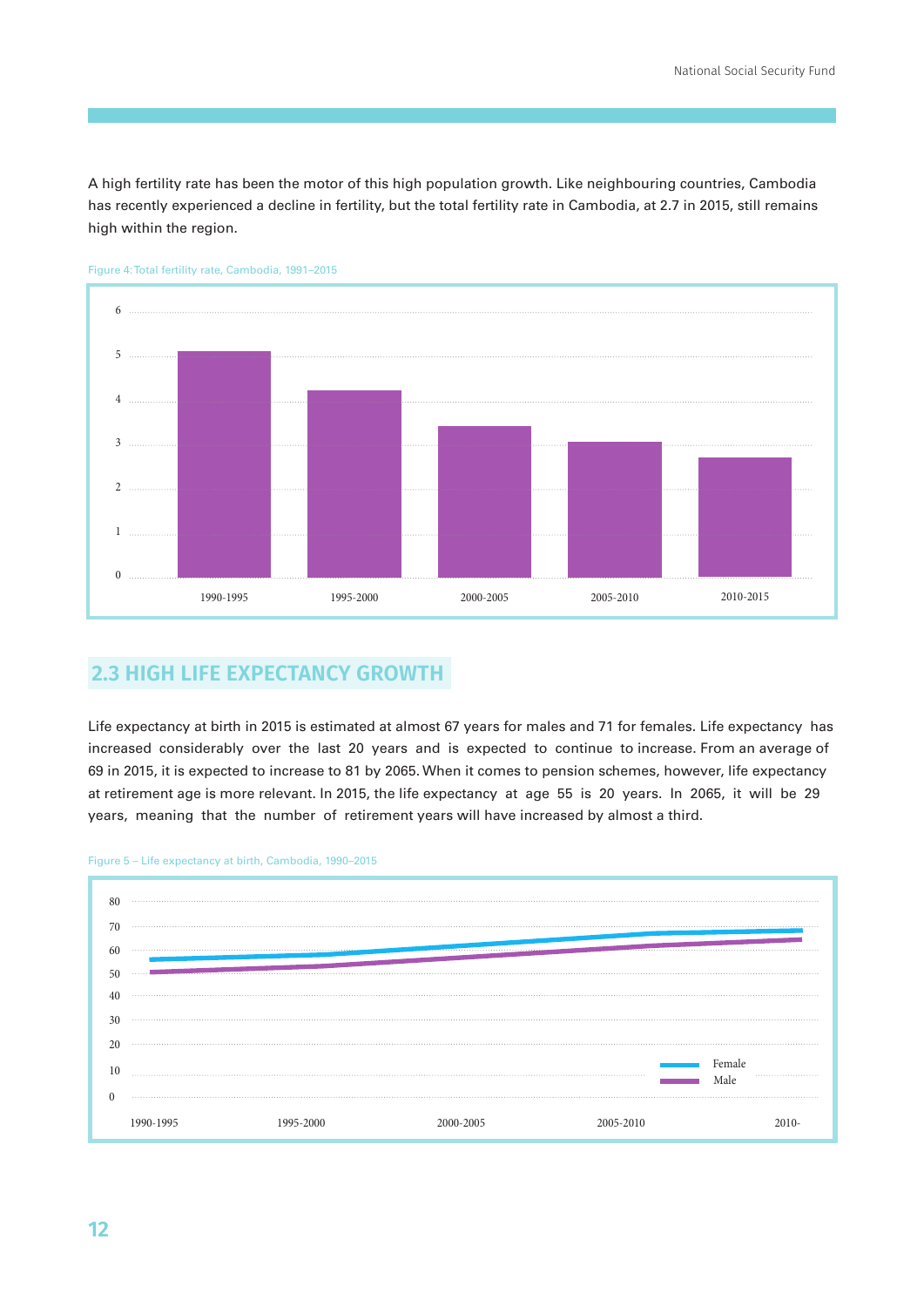

#### Figure 6 – Life expectancy at birth, Cambodia, Projections 2015–2115

## **2.4 FUTURE POPULATION GROWTH**

Based on these projected trends, the population of Cambodia is expected to continue growing for the next 60 years. The highest growth will be in the population aged 60 and above. Today, for every elderly person aged 60 and above, there are 10 people aged 15–60. Within 50 years, this ratio will have fallen to only 2.5 people aged 15–60 for every elderly person over 60. This illustrates the importance of appropriate long-term planning for pensions systems.



#### Figure 7– Projected population distribution, Cambodia, 2013–2113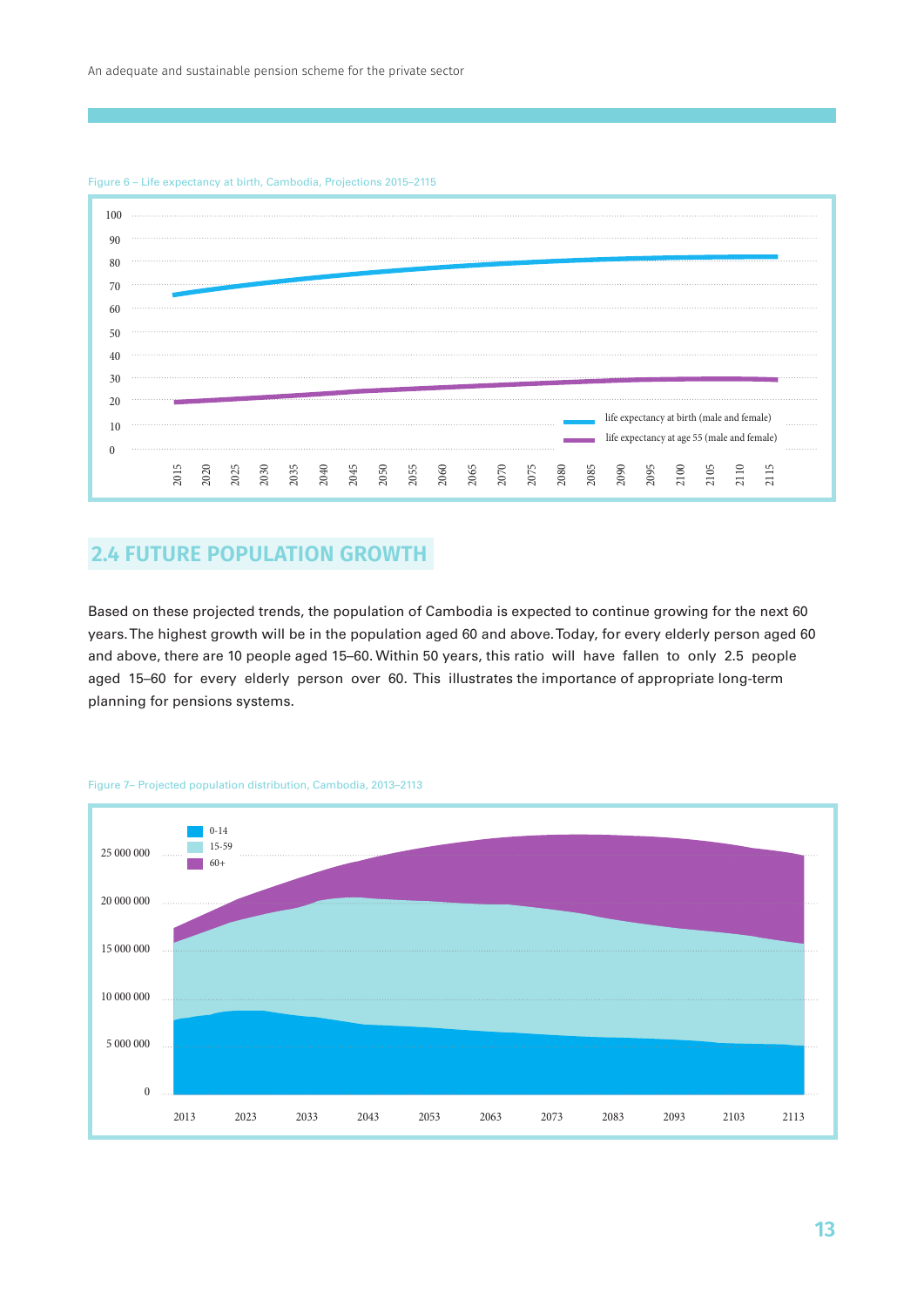The factors discussed above have important implications for the financing of a social security pension scheme:

### **1. Slower population growth**

Population growth will slow down in Cambodia over the next decades. This means that there will be fewer and fewer people to finance pensions. This context places particular pressure on PAYG schemes and advises the use of funded or partially funded solutions where the financial markets allow for it.

### **2. Increase in life expectancy**

As life expectancy continues to rise, more Cambodians will reach retirement age and will require pensions for more years. For policy makers, this means that the system will be increasingly costly, but also that there will be a stronger demand for a good pension system. At the individual level, this means that the lack of access to an adequate pension could be catastrophic.

### **3. Rapid economic and salary growth**

Rapid economic and salary growth are two determining factors for identifying the most appropriate funding system: PAYG or fully funded.

In his paper Criteria for The Optimal Design of a Social Security Retirement System, Professor M. Robert L. Brown of the University of Waterloo, Canada and eminent specialist in social security pointed out:

More heavily funded social security retirement systems (SSRS) are preferable when rates of return on investments exceed the rate of growth of the contributions base of the system (which is the reality in many advanced economies with aging populations today). Less funding (and hence more PAYGO financing) would be preferred when the growth of the contributions base exceeds the rate of return on investments […]

It is worthy of note, however, that a funded SSRS is inherently no more secure and no more predictable (i.e., less volatile) than a PAYGO scheme.

## 3. A defined contribution (DC) scheme for the private sector

Figure 8 shows the contributions rate (blue curve) necessary for a worker to secure an income replacement rate of 45 percent on retirement after 30 years of contribution in a DC plan, as stipulated by ILO Convention 128. According to the actuarial study, under a DC plan the contribution rate necessary to replace 45 percent of the salary is higher today than in the future. This is mainly due to the period of high salary increase at the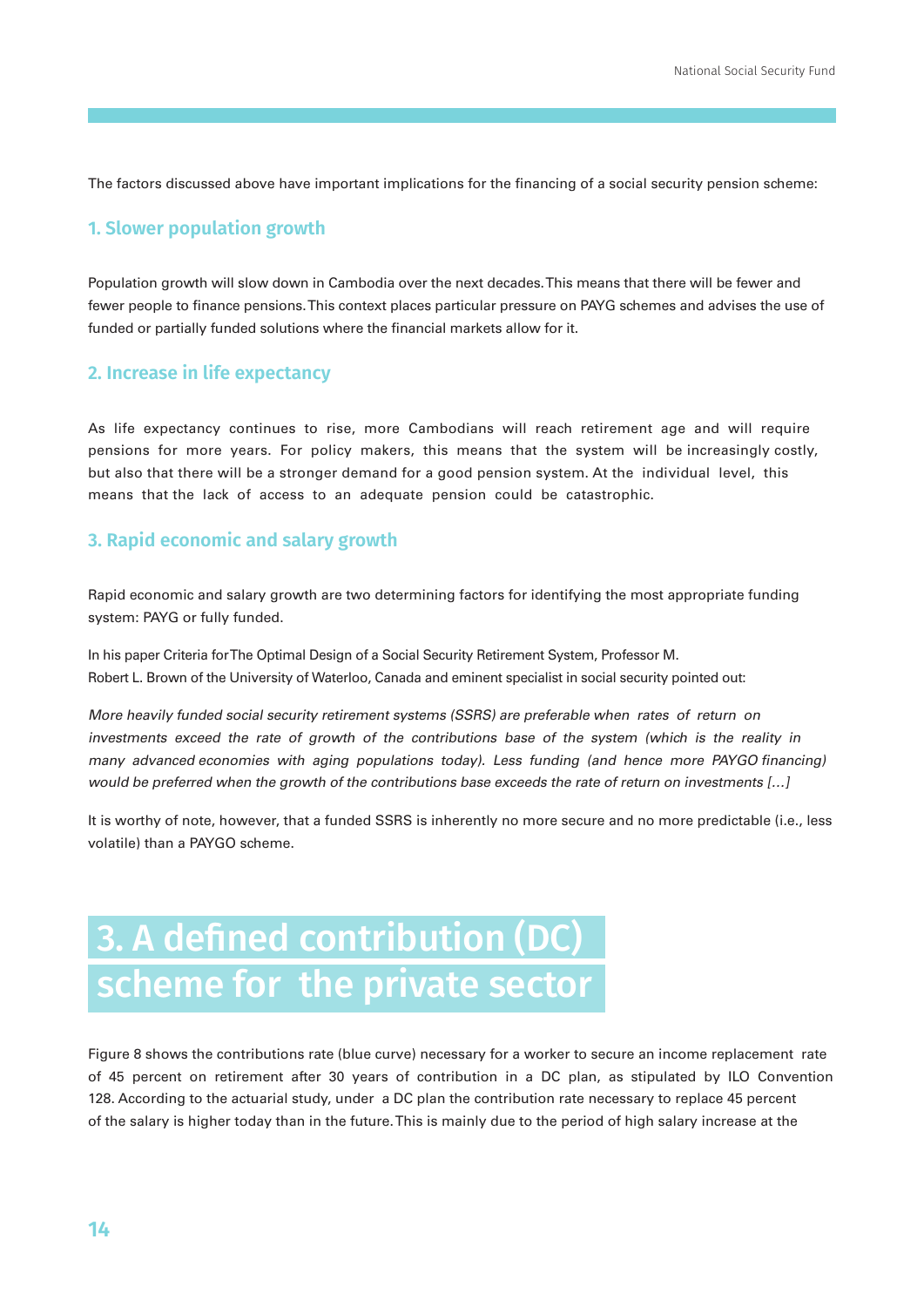beginning of the projection period. In 2018, for example, workers aged 30 must contribute around 30 per cent of their salary in order to retire at age 60 (after 30 years of work) with an income replacement rate of 45 percent. In 2050, workers aged 30 would contribute 22 percent. This illustrates one of the key challenges for Cambodia to implement a DC scheme: the costs will be higher in the early stage.





The relation between the return on assets and increase in salary in a DC scheme is illustrated in Table 1. The higher the real salary increase is in comparison to the real return on assets, the lower the income replacement on retirement will be. This extreme range illustrated in the table exemplifies the high level of risk that a fully funded option represents for Cambodia. These risks are exacerbated by the undeveloped nature of the country's financial markets.

|                            |    | REAL RETURN ON ASSETS (%) |                |                |                 |  |
|----------------------------|----|---------------------------|----------------|----------------|-----------------|--|
| REAL SALARY INCREASE (%) 2 |    | $\overline{3}$            | 4 <sup>1</sup> | 5 <sup>1</sup> | $6\phantom{.}6$ |  |
| 2                          | 34 | 44                        | 58             | 76             | 98              |  |
| 3                          | 30 | 39                        | 50             | 64             | 83              |  |
| $\overline{4}$             | 25 | 33                        | 43             | 55             | 70              |  |
| 5                          | 23 | 29                        | 37             | 47             | 61              |  |
| 6                          | 20 | 25                        | 33             | 42             | 53              |  |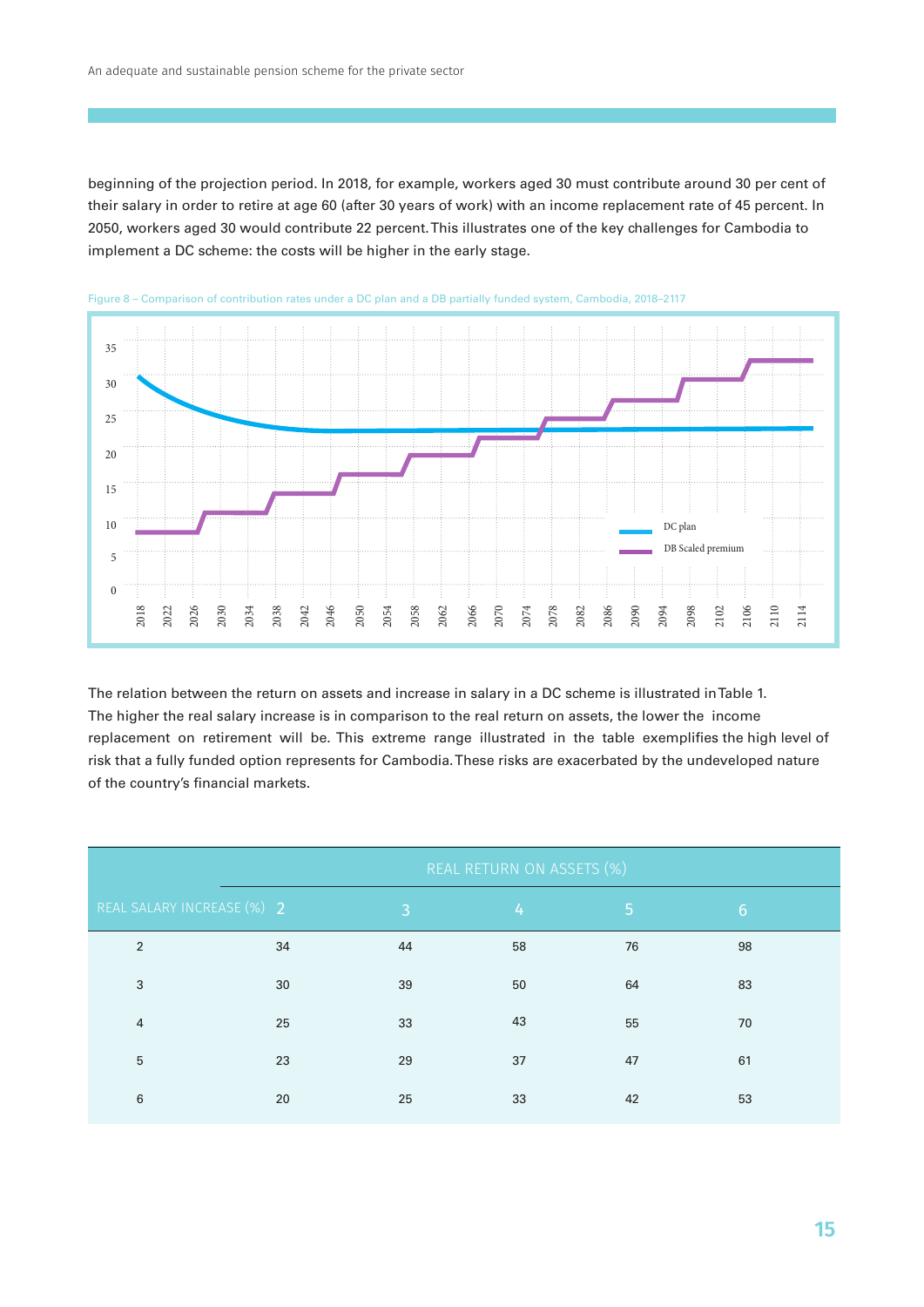In Figure 8, the contribution rates under a DC plan are also compared to the schedule of contribution rates for a partially funded DB scheme discussed in section 6.1. The contribution rate at the beginning of the projection period is much higher under a DC plan (30 per cent) than under a partially funded DB scheme (8 percent). At the end of the projection period, this is the opposite, with a 22 percent contribution rate for the DC scheme versus 33 per cent for DB.

However, the lower contribution rate for the DC plan the end of the projection period is highly dependent on assumptions about the return on investment and wage developments. At the end of the projection period, both the DB and DC schemes are more mature, with more pensioners.

The demographic and economic environment is also not as favourable as the one prevailing at the beginning of the projection period.

Depending on the perspective of the analysis and context, a social security DC plan has advantages and disadvantages. The following table illustrates the pros and the cons of implementing a DC pension scheme as a social security pension scheme.

#### Table 2 – Pros and cons of implementing a DC social security pension scheme in Cambodia

| <b>PROS</b>                                                                                                                             | <b>CONS</b>                                                                                                                          |
|-----------------------------------------------------------------------------------------------------------------------------------------|--------------------------------------------------------------------------------------------------------------------------------------|
| No liabilities created other than the value of<br>the accumulated account.                                                              | The undeveloped nature of the country's financial markets<br>makes this solution difficult and risky.                                |
| Depending on a positive development of the financial<br>market, the cost can be lower in the long run than a<br>PAYG scheme.            | By its nature, in a DC, there is no guarantee of having a<br>targeted minimum income replacement rate on retirement.                 |
| Benefits are totally a function of the contributions paid.                                                                              | The protection for the survivors and invalidity can be much<br>lower than under a DB scheme.                                         |
| If annuities are offered, there is an automatic<br>adjustment process to mitigate the impact of<br>the increase in the life expectancy. | Puts the financial risks on the shoulder of the individual.                                                                          |
|                                                                                                                                         | If annuity options are offered on retirement, an<br>administrative and risk management process should be<br>implemented.             |
|                                                                                                                                         | Depending on the design, it may let the individual assume<br>the longevity risk.                                                     |
|                                                                                                                                         | Not as flexible as a DB partially funded scheme in term of<br>financing mechanism.                                                   |
|                                                                                                                                         | There is no income redistributive function to the poor and<br>those with atypical careers.                                           |
|                                                                                                                                         | It is more difficult to integrate some special additional<br>features like a grandfathering provision.                               |
|                                                                                                                                         | There is a need to put in place a regulatory authority. It may also<br>depend on who will provide the investment services of the DC. |
|                                                                                                                                         | Does not comply with ILO minimum standard.                                                                                           |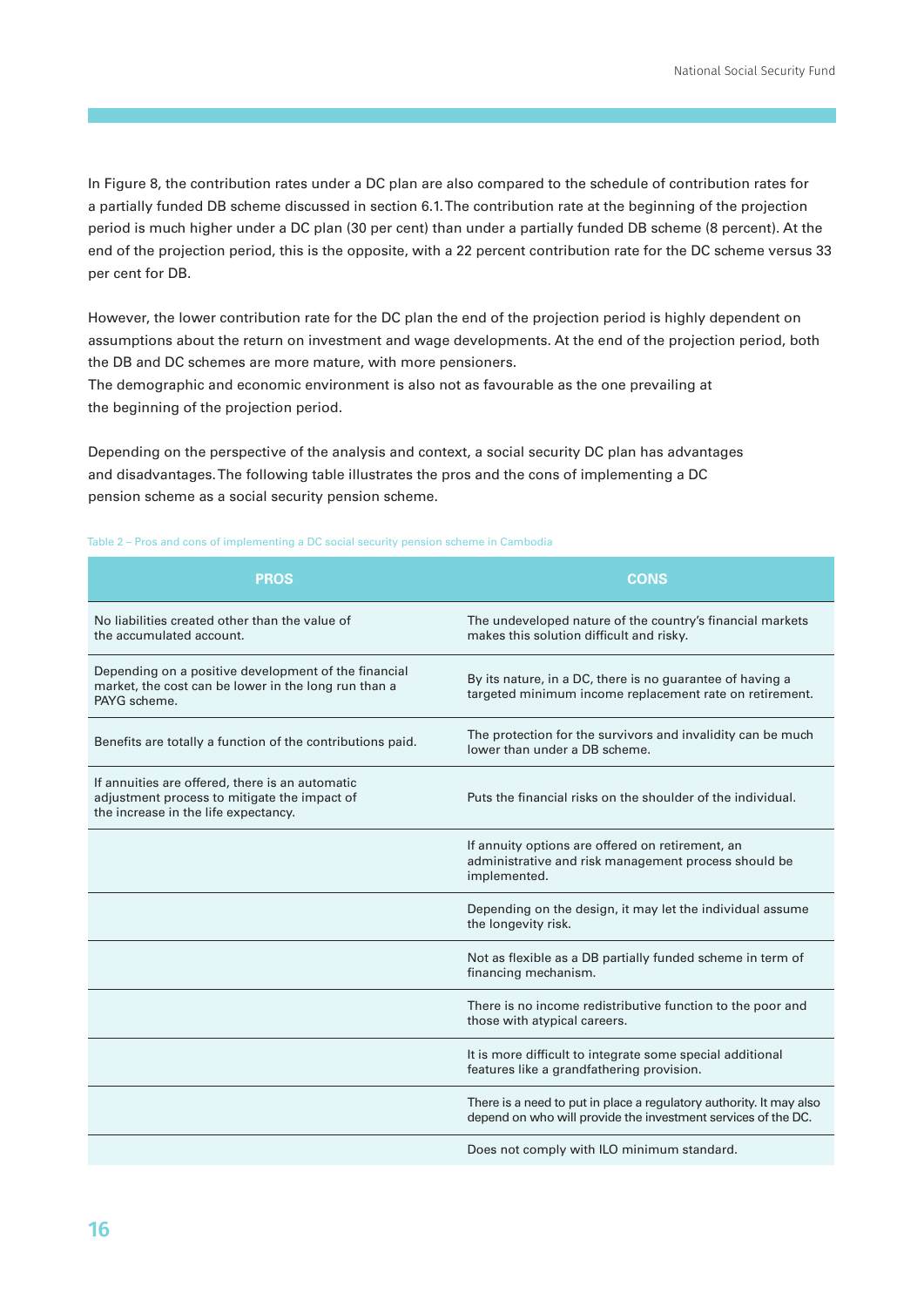All the economic, financial and demographic factors outlined in the previous section will affect the Cambodian system to a certain degree. The best possible system will be one that is designed to minimize risks particular to the Cambodian demographic, economic and financial context. As mentioned earlier, the actuarial study shows that in the case of Cambodia, establishing a DC scheme as the core of the system would make old age protection extremely risky, and contributors would have no control over the kind of pension they would receive. While it is clear that a DC scheme should not be the foundation of the Cambodian pension system, it is possible for it to play a role.

An optional DC scheme could be implemented for people who want to ensure a higher income replacement. At the same time, it is important to keep in mind that any contributory scheme will have very low coverage in Cambodia. To meet this challenge, the regulation of the products offered is essential. Thus, another important component of the system will have to come from a non-contributory pillar. This will be the only way for Cambodia to provide a floor of old‐age protection in the short and medium term.

**It is recommended that while the foundation of the system should be a DB scheme, a diversified system will be the best strategy to meet future challenges. The study shows that in the early stages, Cambodia would benefit more from a PAYG system with a solid strategy to gradually increase investment as the financial market develops.** In addition, social security systems are flexible, and in the future, a partially funded system could allow for a more flexible financing strategy in a country like Cambodia.

## 4. Analysis of current NSSF members: Key findings

The Law on Social Security Schemes for Persons Defined by the Provisions of the Labour Law was enacted in 2002, in order to introduce social security benefits and establish a new administrative institution, the National Social Security Fund (NSSF) under the Ministry of Labour and Vocational Training (MoLVT). The law stipulates the introduction of a pension insurance fund and mandates the NSSF to cover all persons defined by the provisions of the Labour Law. However, as the Labour Law mentions that companies with eight (8) or more workers should have internal regulations and overtime, the MoLVT has used this threshold as a practical definition for formal companies, or the formal sector. In practice then, the NSSF covers the population of formally employed workers within the private sector. This is equivalent to 13 per cent of all persons employed in Cambodia.<sup>2</sup>

Quite recently, the NSSF has announced the expansion of coverage to workers in any size of company, or all wage employees. This measure is expected to benefit the 3 million workers, most of them engaged in micro and small enterprises (MSEs), who comprise the rest of wage employment in Cambodia and could potentially be formalized. Still, about 50 per cent of workers, mostly self‐employed and unpaid, will remain in the informal sector.

The actuarial study carried out an in‐depth diagnostic of the current working population covered by the NSSF to design a pension scheme that fits their specific profile and needs. Policy makers should be mindful of any substantial changes in the demographic profile of the population in the near future.

2 Cambodia Socio‐Economic Survey, 2014.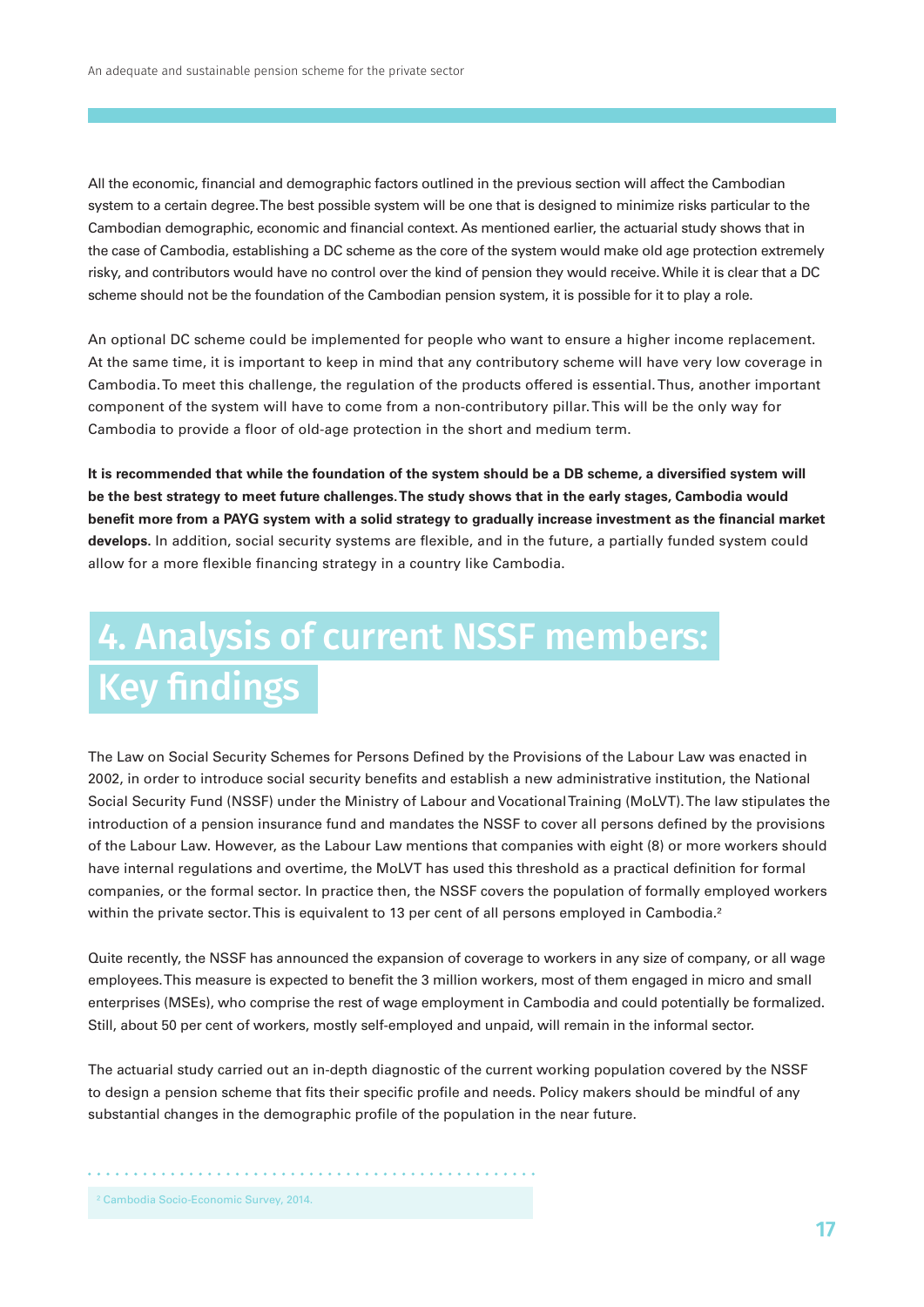Figure 9 – Employment by status(2015)



## **4.1 THE PROFILE OF NSSF MEMBERS**

### **A young population composed mainly of women**

The profile of private sector formal workers is completely different from that of public sector workers. According to the data collected, most NSSF members are women working in the garment sector. Women represented 71 per cent of all active NSSF members in 2015. That year, women in the garment sector represented 55 per cent of all active contributors. The following figure shows the distribution of the contributors in 2015.



Figure 10 – Distribution of the workers covered by NSSF in 2015, male and female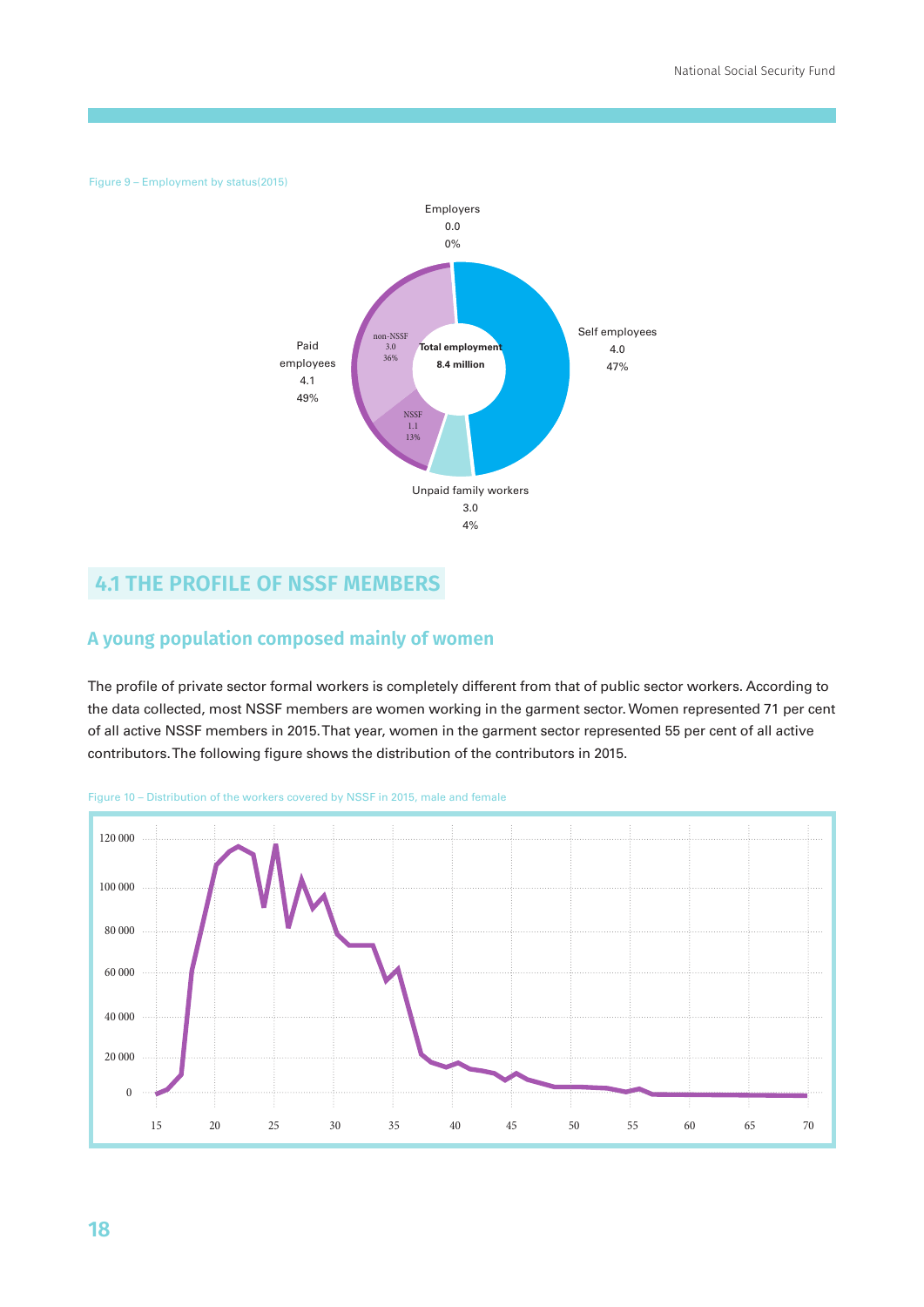### **Significant leaving and re-entry rates, including from the formal to the informal sector**

Unlike civil servants who are employed permanently under unlimited duration contracts (UDC), workers in the garment sector are mostly employed under fixed duration contracts (FDC). **In 2006, the average length of fixed duration contracts was normally one year; in recent years this has been reduced to three months**.3 According to the data collected from the NSSF, workers in the private sector frequently leave and re-enter employment, moving not only from one employer to another, but also from the formal to the informal sector.

The bulk of workers are between the ages of 19 and 45. While the study did not look into the reasons for this unusually young population of workers, hiring patterns in the garment sector could be important. Employers are generally not willing to hire people over the age of 40, and workers also grow tired of the specific lifestyle that working in a factory represents. Workers are usually away from their families, whom they only get to see once or twice a year; they endure high‐pressure repetitive work for long hours; and they see little opportunity of moving up the ladder into better jobs.4 However, for most of these workers the only alternative is to find jobs in the informal sector, including going back to farming activities.

This high mobility of contributors is evident in the NSSF data. In December 2015, there were about 1 million insured people. However, the number of insured jumps to a little bit more than 1.6 million if the complete year of 2015 is analysed rather than only the month of December. This difference means that many workers contributed in 2015, but not for the complete year.5

**The analysis of the NSSF data found that in 2015, the average proportion of the year where a contribution was**  paid is about 60 per cent or 7.2 months,<sup>6</sup> meaning that even the core of the formal sector is actually informally **employed for almost half of the year.** The same pattern has been observed for the years 2010 to 2011, but to a lower degree. In fact, the density of the contribution was about 50 per cent in these years. This is a very important characteristic of the targeted population. In the short term, it means workers will find it hard to meet minimum eligibility criteria for benefits like maternity leave, which requires nine months of continuous contribution before eligibility, or even health insurance, which requires two months. For longterm benefits such as pensions, it means that workers will accumulate years of service very slowly, which could significantly affect the level of their pensions.

<sup>3</sup> Fair Action, 2015. A short-term solution: A study of the use of fixed-duration contracts in the Cambodian garment industry.

4 A separate study from Better Factories Cambodia has found that over 70 per cent of all mid‐level and top‐level management positions at garment factories are occupied by foreigners.

 $^{\rm 5}$  According to discussions with representatives of NSSF, some problems with data exist, but the magnitude cannot be assessed. These issues stem mostly from the widespread lack of official IDs among workers. This is an issue the NSSF is tracking through the introduction of their own biometric identification system, but it will continue to be a challenge in the absence of a strong civil registration system. See: ILO. Review and Assessment of the Cambodian National Social Security Fund Operations (forthcoming).

<sup>6</sup>The density of contributions is the proportion of a year where contributions have been paid to the scheme.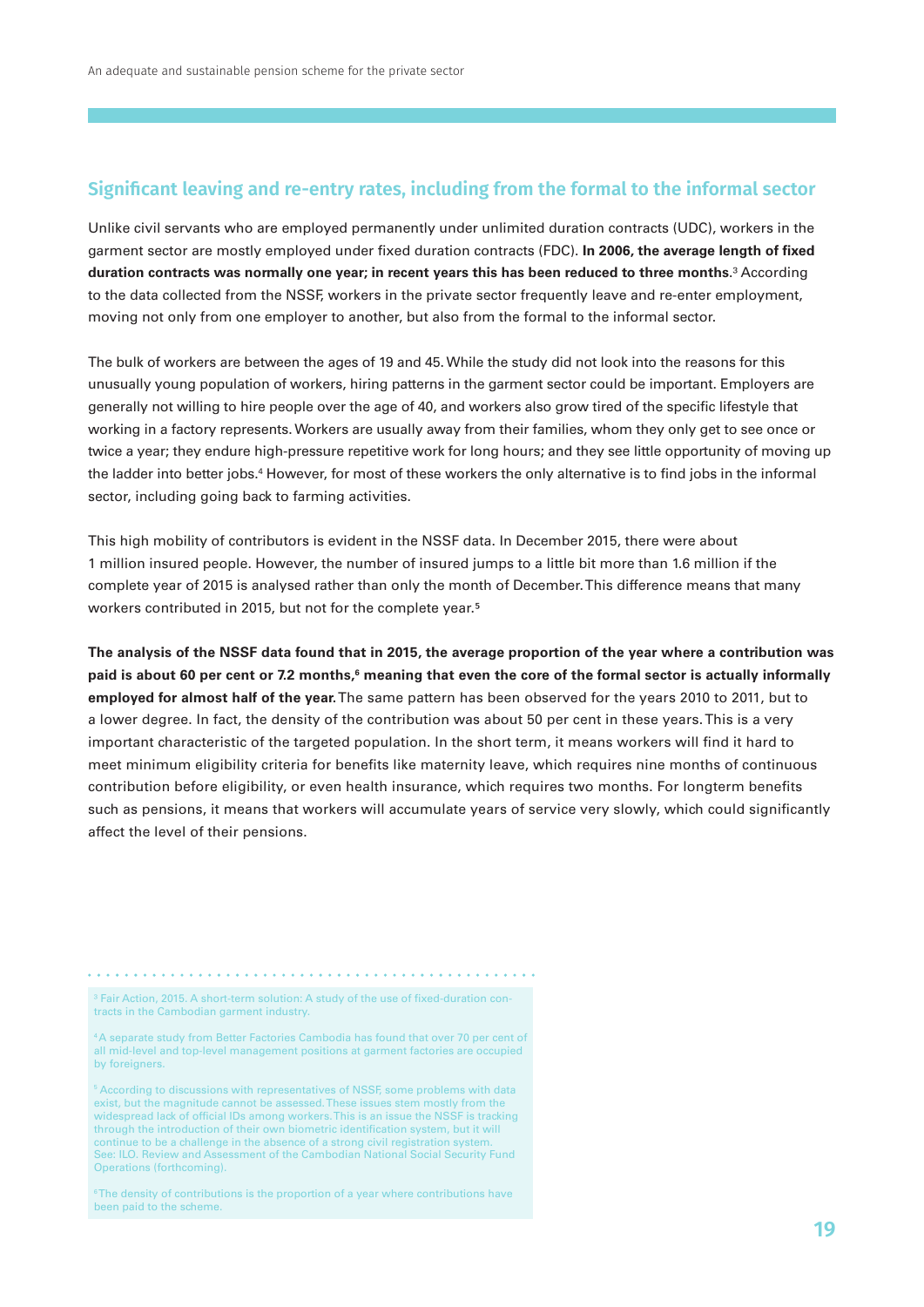### **Formal employment at the edge of informality**

As mentioned above, the NSSF population comprises currently only 13 per cent of all employed people in Cambodia, meaning that for the purpose of social security coverage, the remaining 87 per cent are effectively informal. Thus, the probability of formal workers being re-employed in the informal sector is very high. Consequently, designing a pension system tailored only to workers in formal employment will not only be ineffective for them, but will also exclude the majority of workers in Cambodia.

### **4.2 THINGS TO CONSIDER WHEN DESIGNING THE NEW SCHEME**

Designing a pension scheme for the private sector in Cambodia is therefore not the same as designing a pension scheme for the public sector, and both are different from designing a pension system in a country with different labour patterns. Atypical working arrangements and short duration contracts are important elements to be considered. In other words, if the goal is to provide adequate minimum protection in old age, there are risks to be avoided and protections to be put in place that are particular to the Cambodian context. The new pension scheme for the private sector should be meaningful for all members; otherwise, members will not have an interest in contributing to the scheme.

The actuarial study shows that a DC model is not adequate to serve as the basis of the pension system in the Cambodian context, as it would be too risky and most likely will not provide decent protection. Thus, the following design elements are based on a DB scheme and tailored specifically to the Cambodian profile:

- If the eligibility requirement is too long, people will be discouraged and unwilling to contribute.
- If pensions are too low, people will lose confidence in the system. The design should provide clear incentives to contribute and people should be made aware of that.
- Final benefits should be calculated on the basis of the entire salary history.
- Following on the previous point, the reference salary used in the pension formula should not be based on the last salary, or even the last 5 years of salary, for example. For the private sector (and even for the public sector), there is a dangerous loophole if a design uses only the last salary to calculate a pension. People will learn to take advantage of this design weakness, and it will not be unusual to find that employers double the salary of highly appreciated employees during their last month of work. These workers will get a very nice pension which does not correspond to their contribution history and will thus have to be subsidized by others, ultimately raising the cost of the scheme for everyone. It is thus suggested that the DB scheme consider the complete career for pension calculation.
- In a context of high salary increase, it will be important to ensure that pensions do not lose their value over time, lowering their capacity to protect people. It is suggested that the pension scheme should be career indexed, meaning that the past salary should always be updated to a level that makes sense today.

`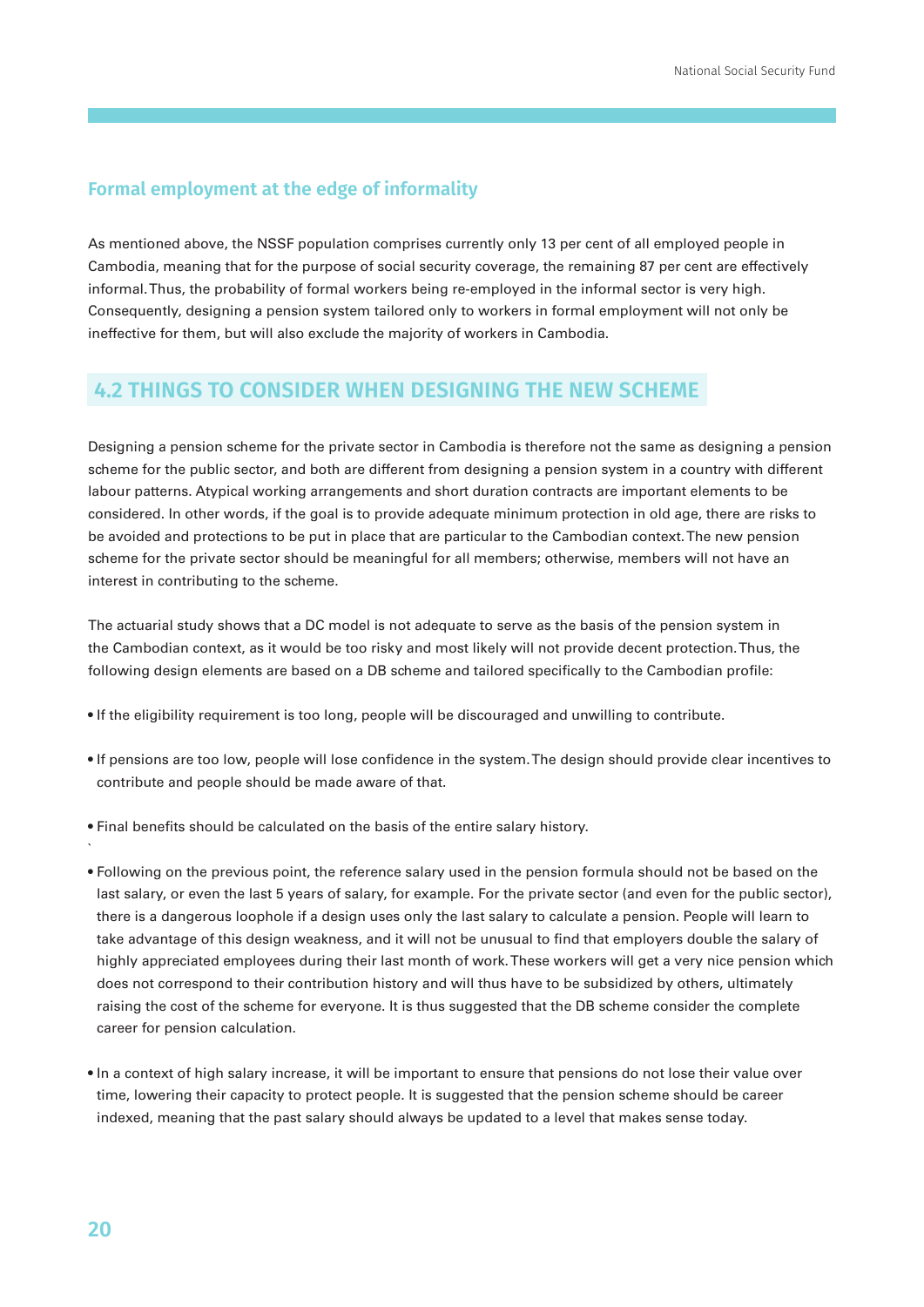• The actuarial analysis reveals that people are mostly part of the NSSF in their younger years. Statistically, people over the age of 40 are far more likely to be informally employed and thus unable to participate in the contributory scheme. In such atypical labour markets, the first years of work are much more significant than the later ones, and the pension design should reflect this with a pension formula that assigns a higher accrual rate for the first years of work. This is similar to the design currently used for civil servants, but it would be much more effective and valuable if applied in the private sector.

- It is not the goal of the assignment to design a pension plan for the informal sector. It is, however, the goal to make sure that the proposed system will make sense for the Cambodian context, which is predominantly informal. There is an interesting feature in the social security pension system in Thailand that Cambodia might consider. After leaving formal employment, people may choose to remain ensured on a voluntary basis if they have been previously insured for at least 12 months. When people can see that there are advantages in participating, for example in gaining health insurance, it is easier to retain them in the system.
- One of the best ways to expand coverage to people who were not able to accumulate enough years of contribution, including those who were not able to contribute to the scheme at all, is to integrate in the system a flat benefit pension that will ensure that everyone reaching 60 years of age will receive at least a minimum level of protection. The integration of a tax‐funded component and a contributory pension scheme should be analysed as the best solution to provide old age protection to a significant part of Cambodian workers.

## 5. A MULTI-TIERED SYSTEM FOR CAMBODIA

This section presents three different options for a multi-tiered pension system for Cambodia, in line with the vision of the NSPPF 2016–2025. Based on the findings above, at the core of every scenario will be a mandatory contributory DB plan in the second tier.

Figure 11 – A multi-tiered pension system for Cambodia

3<sup>rd</sup> Tier: Supplementary private pensions (DC)

2<sup>nd</sup> Tier: Mandatory public pension (DB)

1<sup>st</sup> Tier: Non-contributory social pension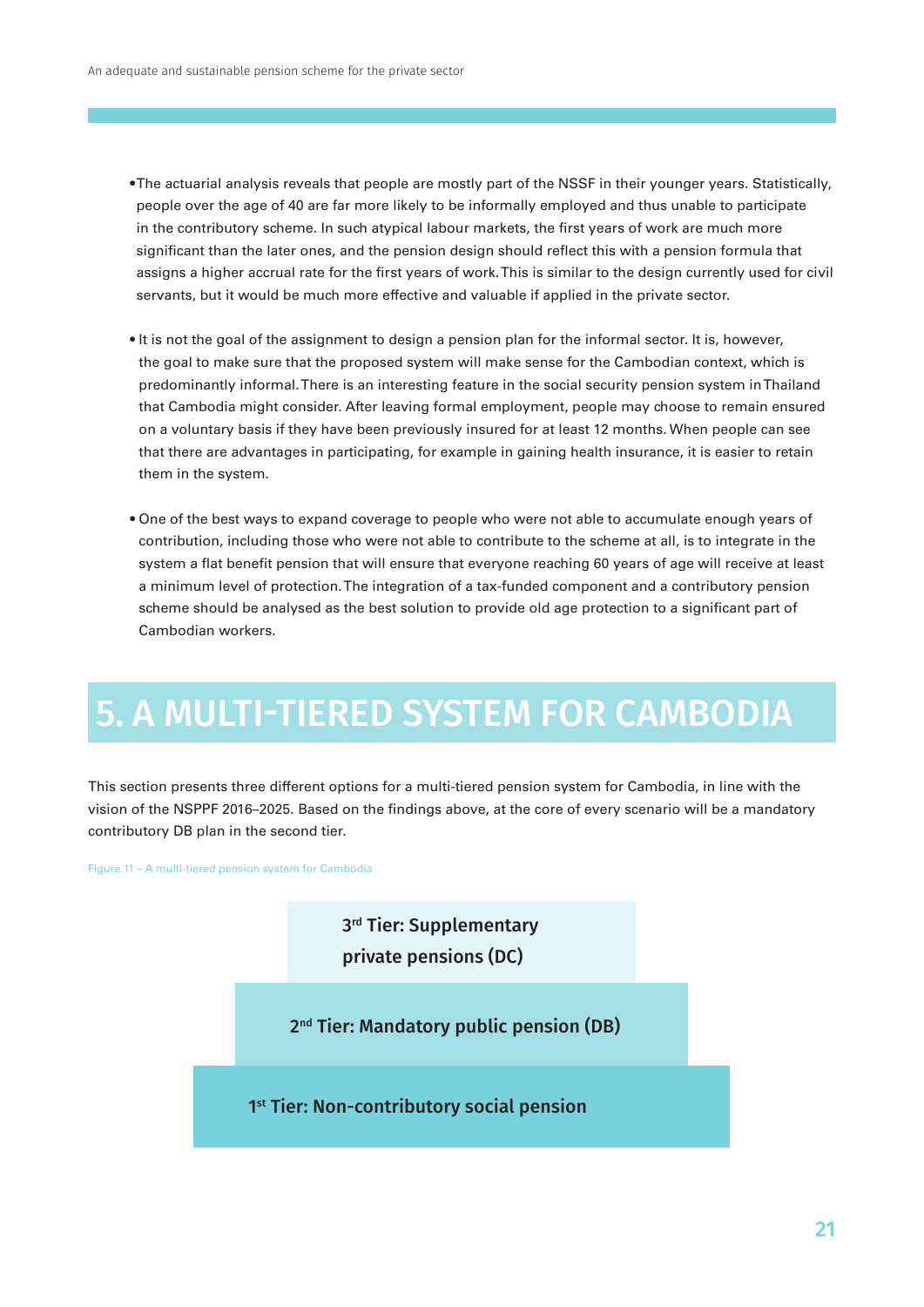## **First tier: Non-contributory social pension**

Around the world, more and more countries have adopted tax‐funded social pensions over the past two decades. Several decades of ILO experience in assisting member States in the area of pension policies have shown that "traditional social insurance‐based schemes or individual saving‐bases schemes alone are not likely to solve the coverage problem in the medium-term future in most low- and middle-income countries". Predictably, adequate coverage would also be a challenge for Cambodia as well if it establishes only the core tier. Consequently, the first tier of all scenarios presented below will be a non-contributory social pension with a design that best matches the second tier. In Asia and the Pacific, several countries have already launched tax‐funded tiers in their pension systems, including China, the Republic of Korea, Thailand, Timor‐Leste, Hong Kong (China), Japan, Brunei Darussalam, Malaysia, the Philippines, Mongolia, Viet Nam and more recently Myanmar.

## **Second Tier (core tier): Mandatory public pension**

This second tier can be designed so as to maximize coverage and retention, but the largely informal nature of the Cambodian labour market means that for the foreseeable future the second tier will still only cover a small fraction of the population. The expansion of this core second tier should be a priority for government to tackle through a long-term cross-cutting strategy of formalizing employment. However, in the short and medium term, the level of protection and coverage afforded by this tier must be supplemented by additional tiers

## **Third Tier: Supplementary private pensions**

The role of private, voluntary pension schemes is relatively limited throughout Asia and the Pacific, since few people have the capacity to contribute to such schemes. Countries attempting to increase voluntary savings usually employ occupational arrangements, which could be an option for groups in Cambodia seeking higher replacement rates, such as civil servants. Still, as noted above, it is important to remember that the enabling conditions for private pensions are not yet in place.

Together, these three tiers form a comprehensive pension system that serves the need of multiple sectors and promotes the continuous growth of the core contributory scheme.

<sup>7</sup>M. Cichon et al. Financing social protection (Geneva, ILO, 2004).

8 Work‐related disabilities are covered by the Employment Injury Insurance branch of the NSSF.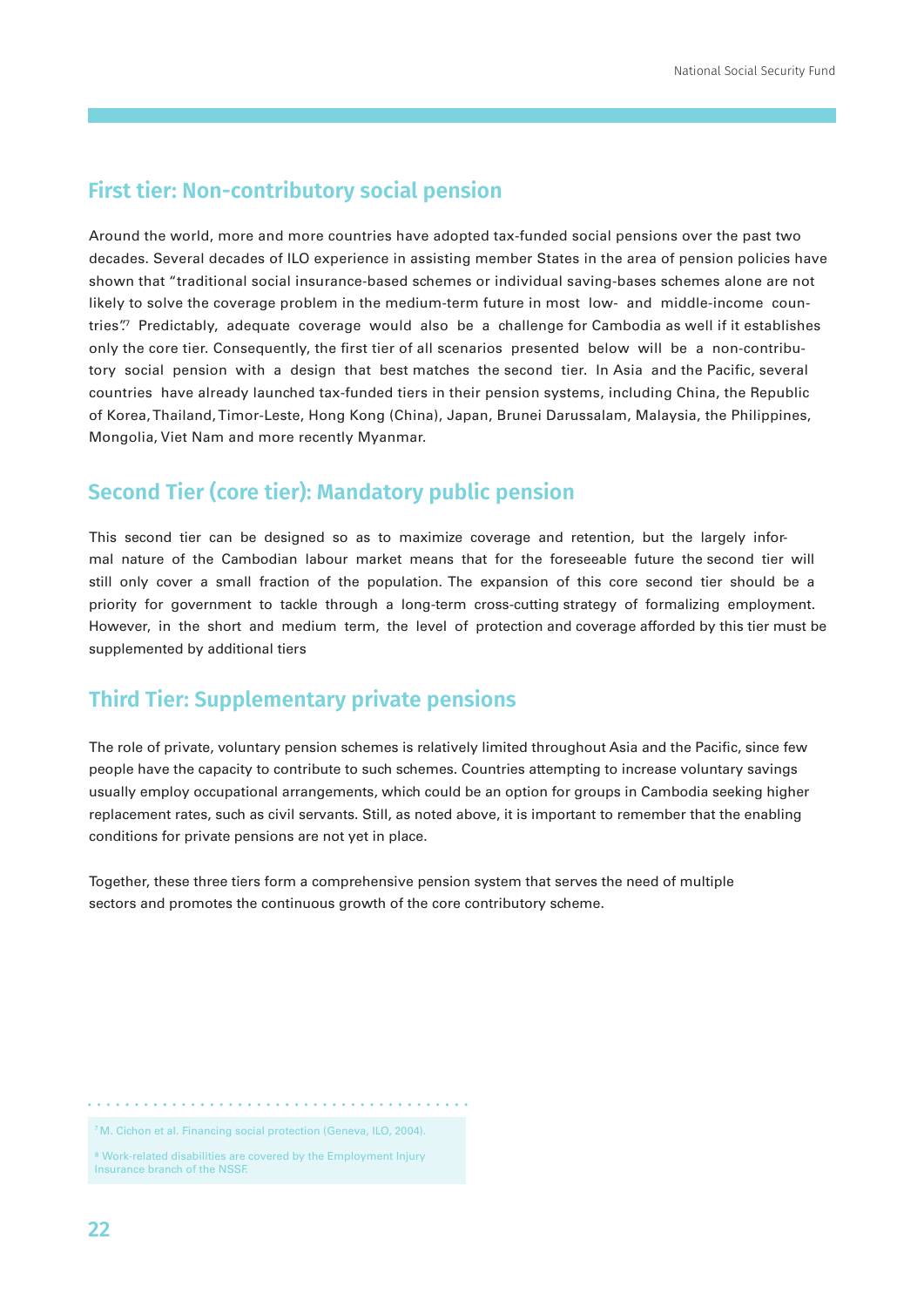## 6. DESIGN OPTIONS

As mentioned above, the second tier, with the mandatory DB public pension, is the core of the pension system and the additional tiers must be designed to match it. Thus, this chapter focuses on presenting alternative designs for the mandatory DB public pension. Considerations for the additional tiers are integrated, and fully exemplified in option 3.

## **6.1 THE BASE SCENARIO**

Option 1: In line with the considerations presented in page 21, the authors of the report propose a number of design parameters that make up the base scenario for the projections. This scenario is fully in line with international social security standards.

### Table 3 – Option 1 design parameters

| <b>DESIGN PARAMETERS</b>                                | <b>CURRENT</b>                                                                                                |
|---------------------------------------------------------|---------------------------------------------------------------------------------------------------------------|
| Insurable earnings                                      | <b>Total salary</b>                                                                                           |
| Disability pension minimum eligibility <sup>8</sup>     | 5 years                                                                                                       |
| Survivors' pension minimum eligibility                  | 5 years                                                                                                       |
| Old-age pension minimum eligibility                     | 0 years (if the amount of pension is too low, the value can be paid as a<br>lump sum)                         |
| Old-age accrual rate                                    | 1.75% per year during the first 15 years of contribution and 1.25% thereafter                                 |
| Disability accrual rate and minimum<br>replacement rate | 1.75% per year during the first 15 years of contribution and 1.25%<br>thereafter, subject to a minimum of 45% |
| Survivors' pension minimum<br>replacement rate          | 45%                                                                                                           |
| Spouse share of survivors' pension                      | 50% of the pension based on the old-age pension formula                                                       |
| Child share of survivors' pension                       | 10% of the pension based on the old-age pension formula for each child                                        |
| Retirement age                                          | 60                                                                                                            |
| Minimum pension as average of total salary              | N/A                                                                                                           |
| Maximum Insurable earnings                              | Same as the one of the Employment Injury Branch, increased each year to<br>average salary increase            |
| <b>Funeral benefits</b>                                 | Paid to everyone, without regard to the contributory period, and are<br>estimated at KHR1,562,700 in 2018     |
| Adjustment to pension                                   | Inflation (CPI)                                                                                               |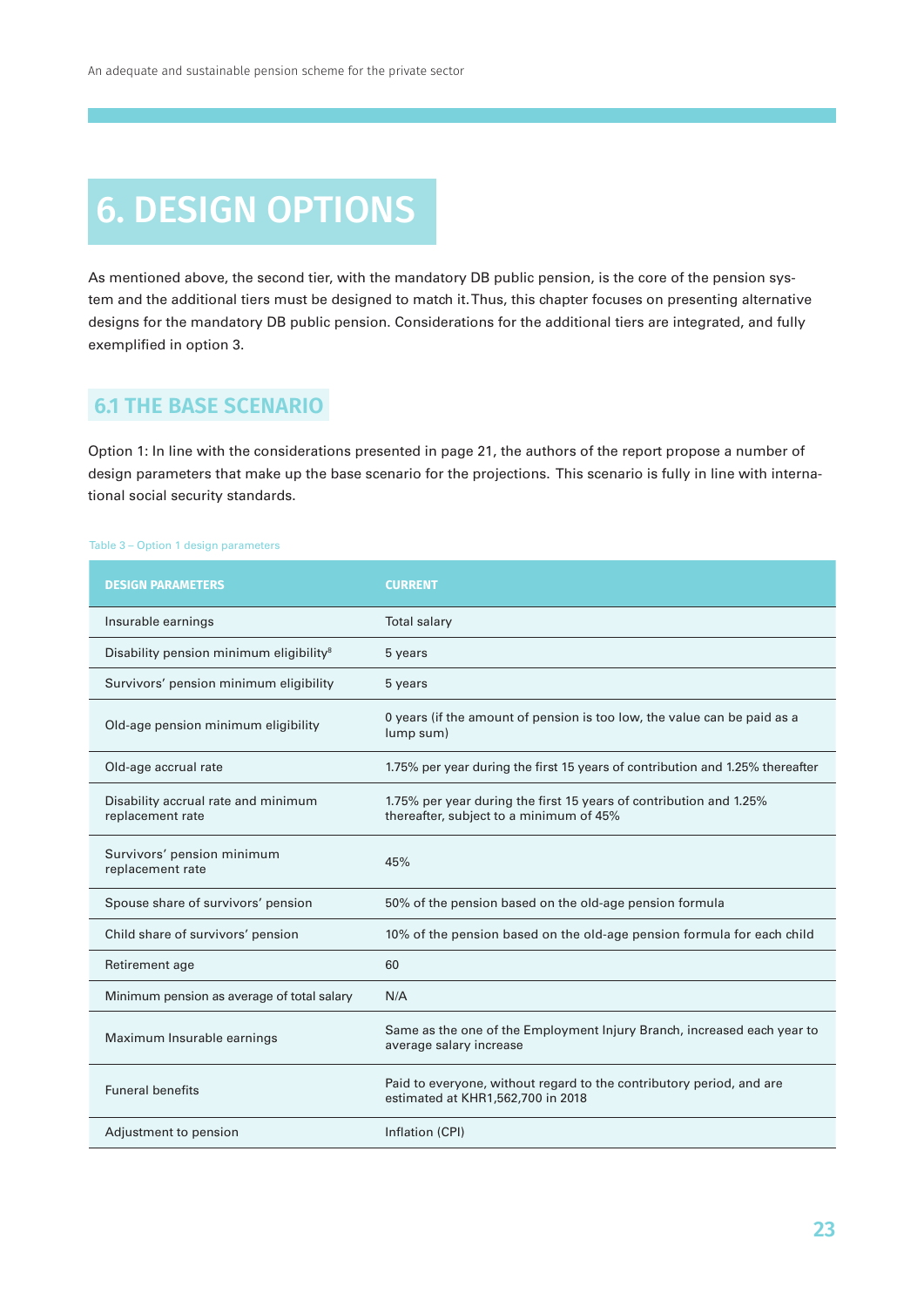**Under this scenario, the PAYG rate rises from 0.5 per cent in 2018 to 34.8 per cent in 2115, and the general average premium (GAP) necessary to pay for all expenditures is 11.6 per cent over the next 50 years and 19.8 per cent over the next 100 years.**

The total expenditure of a scheme is normally measured as a percentage of insurable earnings, called the PAYG rate. The PAYG rate represents the contribution rate that would be required to pay all the expenditures of the scheme (including benefits, administration and other expenses), year after year, in the absence of a reserve. In the case of the private sector scheme, the increase in PAYG rate from 0.5 per cent in 2018 to 34.8 per cent in 2115 is mainly due to the increase of the demographic ratio, or ratio of pensioners to contributors.

Over time, there will be more and more pensioners receiving benefits, with more years of service, while the number of contributors will not grow as fast. In 2067, there will be 1.5 active members for each old‐age pensioner, while in 2117, the proportion is going to be 1.2. It is important to stress that this evolution of the PAYG cost is not particular to Cambodia; this is the usual evolution of the cost of any PAYG system. Since the increase will only occur in the mid to long term, the country should be able to cope with it in a gradual way.



### Figure 12 – Projected PAYG rates, NSSF, 2018−2117 (percentages)

Another important result of the financial projection is the general average premium (GAP). For the present exercise, we will define it the following way: the GAP is the contribution rate that is necessary to pay for all expenditures (including administration and benefits) over the entire projection period, reaching a reserve ratio of five at the end of that time. The actuarial study shows that in the case of the Cambodian private sector, the GAP necessary to pay for all expenditures over the next 50 years is 11.6 per cent. However, if we extend that period to 100 years, the GAP is 19.8 per cent.

Usually, social security pension schemes are not financed through a pure PAYG strategy or the GAP. They are financed using the scaled premium approach. With the use of a scaled premium, the country can start with a lower contribution rate and periodically adjust it upwards. For Cambodia, the following figure compares the effect of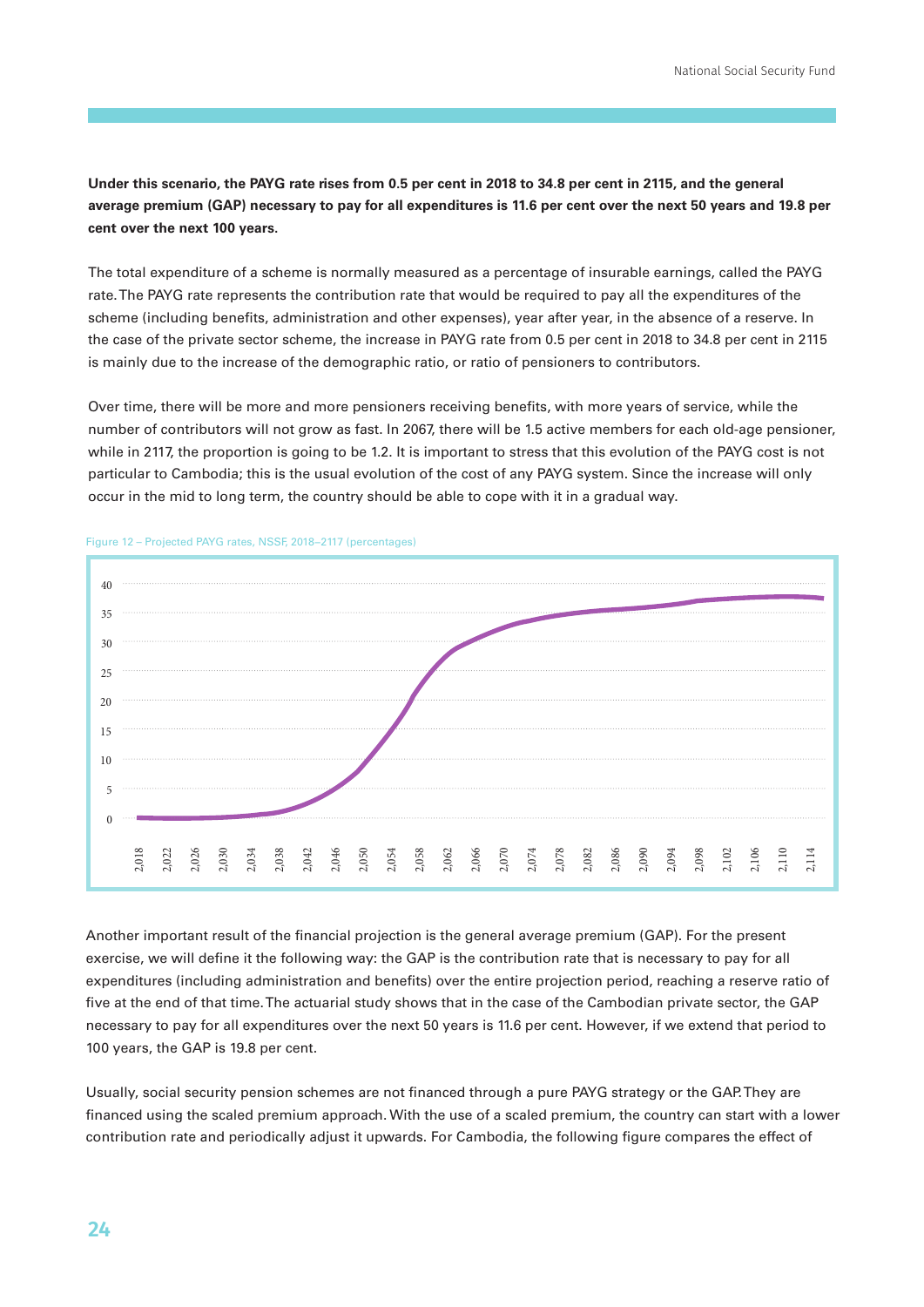increasing the contribution rate by 2.75 per cent every 10 years starting in 2028, after 10 years of existence. In this scenario, the contribution rate will reach 19 per cent in 50 years. The reserve ratio will be 2 at the end of the projection period. This scenario takes into account the fact the financial markets are underdeveloped at the beginning of the projection period and gradually increases the contribution rates to their ultimate level.



Figure 13 – Scaled premium approach, NSSF, 2018−2117 (percentages)

The contribution rates illustrated on the preceding figure are presented in the following table.

Under this option, it will take 40 years before the first cohort of pensioners will be able to accumulate a full pension at a 57 per cent replacement rate. Grandfathering provisions may be applied to ensure that workers can access a decent pension sooner.

|  |  |  | Table – Option 1: Contribution rates under the scaled premium approach |  |
|--|--|--|------------------------------------------------------------------------|--|
|--|--|--|------------------------------------------------------------------------|--|

| <b>YEARS</b> | <b>CONTRIBUTION RATES (%)</b> |
|--------------|-------------------------------|
| 2018-2027    | 8.00                          |
| 2028-2037    | 10.75                         |
| 2038-2047    | 13.50                         |
| 2048-2057    | 16.25                         |
| 2058-2067    | 19.00                         |
| 2068-2077    | 21.75                         |
| 2078-2087    | 24.50                         |
| 2088-2097    | 27.25                         |
| 2098-2107    | 30.00                         |
| 2108-2117    | 32.75                         |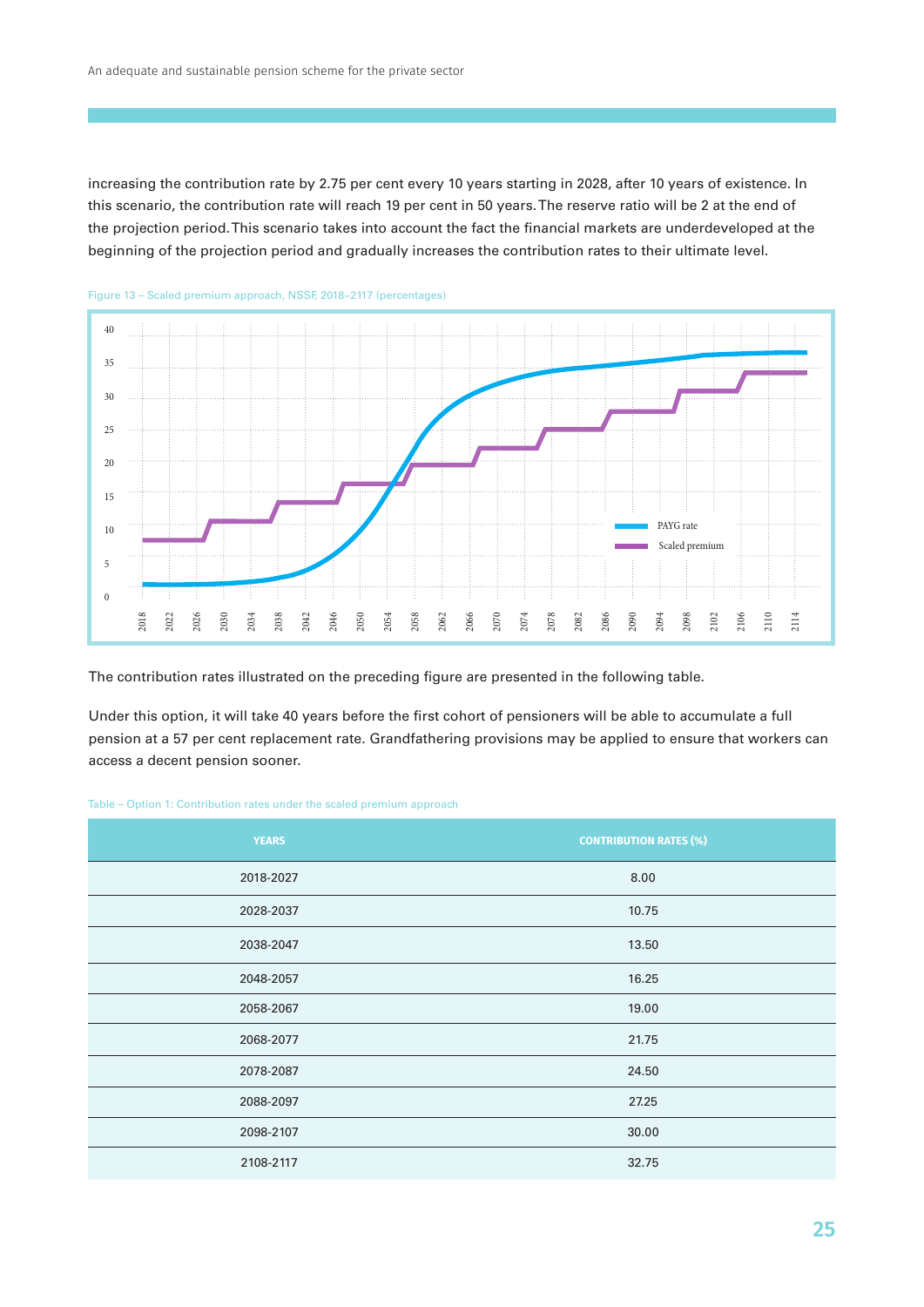#### Box 2: An example of a grandfathering provision

If the pension scheme launches in 2018, employees in the private sector who register until 2020 would receive additional service credit according to the following terms:

TO QUALIFY, WORKERS MUST:

- be above age 30 years at time of registration; and
- contribute to the scheme for at least 24 months of the first 36 months of their registration (24 out of the first 36 months of the scheme, from the date it launches).

### ADDITIONAL SERVICE GRANTED:

• half of the period between the age at the time of affiliation and age 30.

#### FOR EXAMPLE:

- Vireak is 42 years old in 2018
- He has contributed to the NSSF for the past 5 years
- He is granted with an additional 6 years of service for a total of 11 years

Implementing a grandfathering provision will affect the cash flow related to the first generation of new retirees. The GAP over the first 50 years can increase up to 1.5 per cent to finance the grandfathering provision.

This contributory system can be supplemented with a DC pension scheme if there is a need to achieve a higher income replacement rate. The contribution rate of the DC scheme will depend on the level of the salary of the individual.

### **6.2 OPTION 2: BASE SCENARIO WITH ADDED FLAT PENSION**

Option 2 provides the same benefits and provisions are provided as the ones in option 1, with the addition of a flat pension. The flat pension is set at 50 per cent of the poverty line (KHR75,000), the same level of the proposed non‐contributory social pension, and starts to be paid at the age 60. The flat pension is indexed to the consumer price index (CPI). The flat pension is a component of the second tier and it is thus financed through contributions. Thus, in the ideal scenario that workers have a full career and have contributed to the mandatory scheme for 30 years, their flat pensions are fully financed through those contributions.

However, evidence shows that under the current labour market conditions, most workers will fall short of these 30 years. For those cases, it is proposed that the flat pension is linked to the noncontributory pension. For example, for a worker who has contributed for 20 out of 30 years, two thirds of the flat pension could still be financed from contributions, and the remaining third would be financed by the Government. Of course, for workers who are informally employed their whole careers, and never manage to participate in the contributory system, the Government would finance the whole flat pension.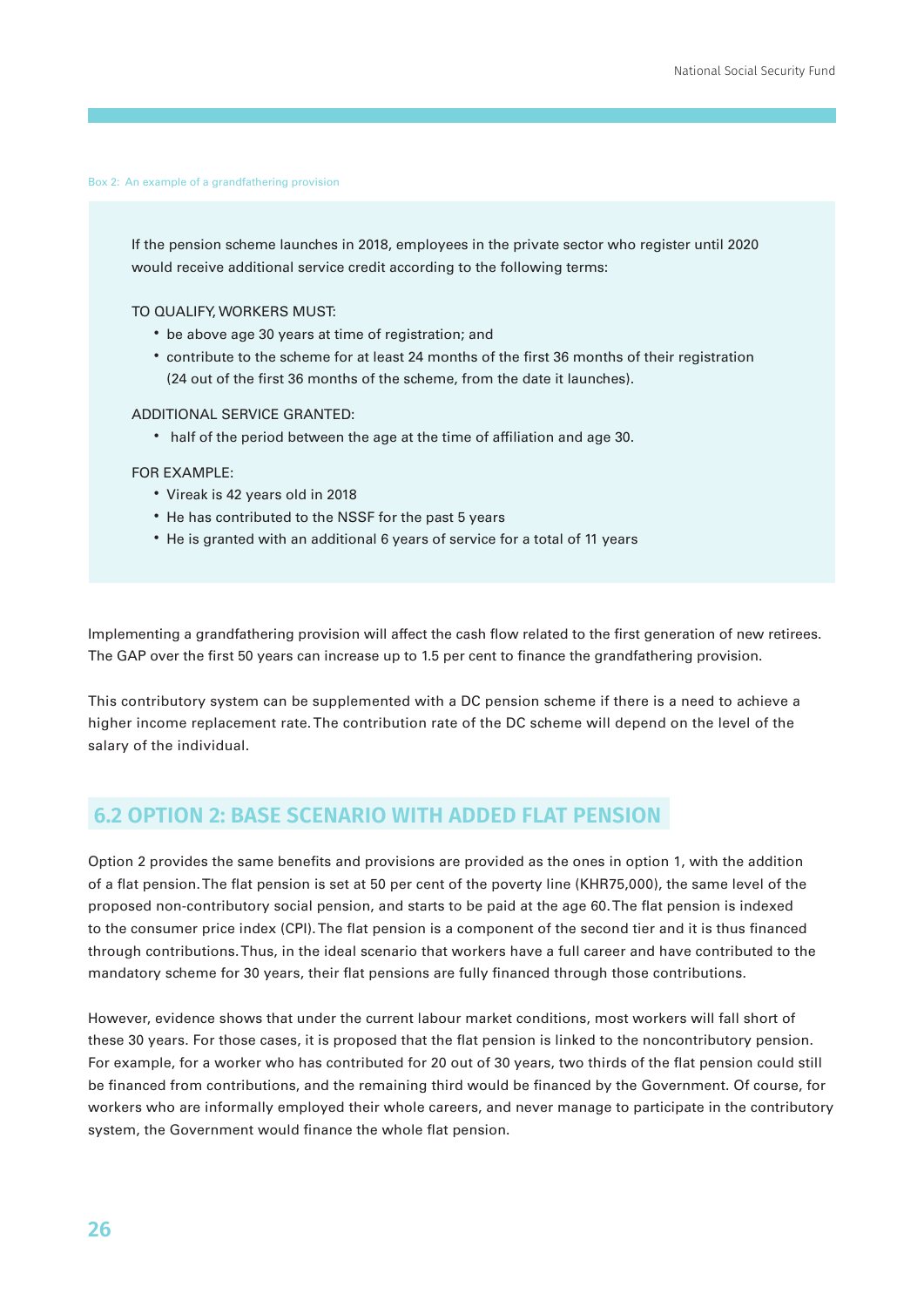Thus, instead of paying for a full non‐contributory social pension, the Government will only subsidize the gap of the contributory system. This maximizes the contributory capacity of workers, without excluding those who are informally employed, as it provides a minimum level of protection for all. The part of the non‐contributory social pension which is financed from the government depends on the number of years of contribution in the new scheme. The higher the number of years of contribution in the new scheme, the lower the cost to the government. This is illustrated in the following table.

#### Table 4

| <b>INDIVIDUAL</b> | <b>YEARS OF CONTRIBUTION</b> | <b>FINANCED THROUGH</b><br><b>CONTRIBUTIONS</b><br>(SECOND TIER) | <b>FINANCED THROUGH</b><br><b>GOVERNMENT</b><br>(FIRST TIER) | <b>TOTAL</b> |
|-------------------|------------------------------|------------------------------------------------------------------|--------------------------------------------------------------|--------------|
| Thida             | 30                           | 100%                                                             | $\mathbf 0$                                                  | 100%         |
| Sopheap           | 10                           | 33.3%                                                            | 66.6%                                                        | 100%         |
| Vireak            | 5                            | 16%                                                              | 84%                                                          | 100%         |
| Chenda            | $\mathbf{0}$                 | $\mathbf 0$                                                      | 100%                                                         | 100%         |

#### Figure 14 – Flat pension contribution levels

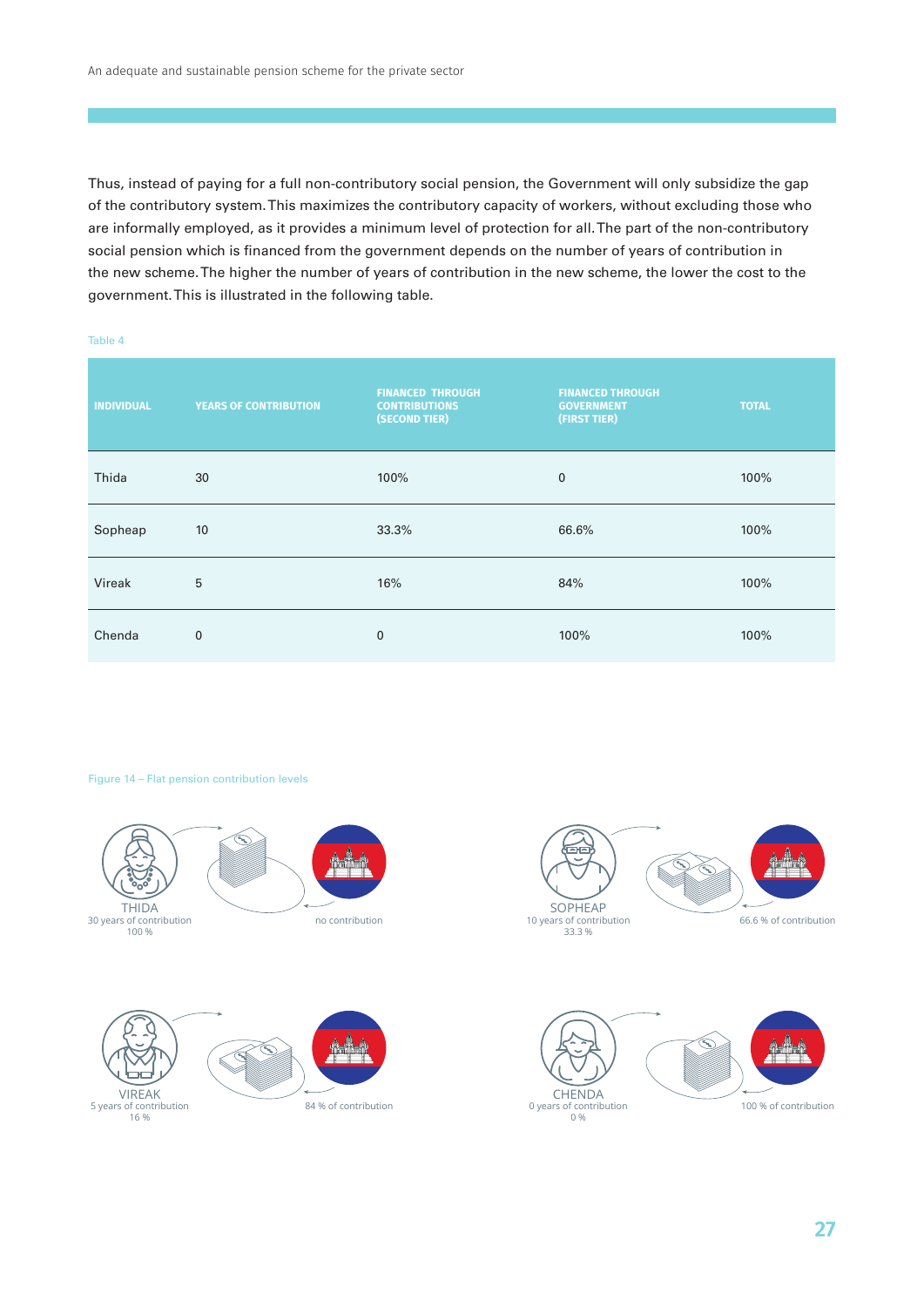The combination of the two will increase replacement rates; at the same time there is no disincentive, as those with more years of contribution will benefit from higher level of pensions.

**Under this scenario, the PAYG rate rises from 0.5 per cent in 2018 to 35.4 per cent in 2117. The GAP necessary to pay for all expenditures is 12.1 per cent over the next 50 years and 20.3 per cent over the next 100 years.**



Figure 15 – Projected PAYG rates, NSSF, Option 2, 2018−2117 (percentages)

The following figure presents the cost of both the flat pension and the social pension in relation to GDP. While the flat pension is financed through the contributions of employers and employees, the social pension is financed through Government revenues.



Figure 16 – Projected cost of the flat pension in relation to GDP, option 2, 2018−2117 (percentages)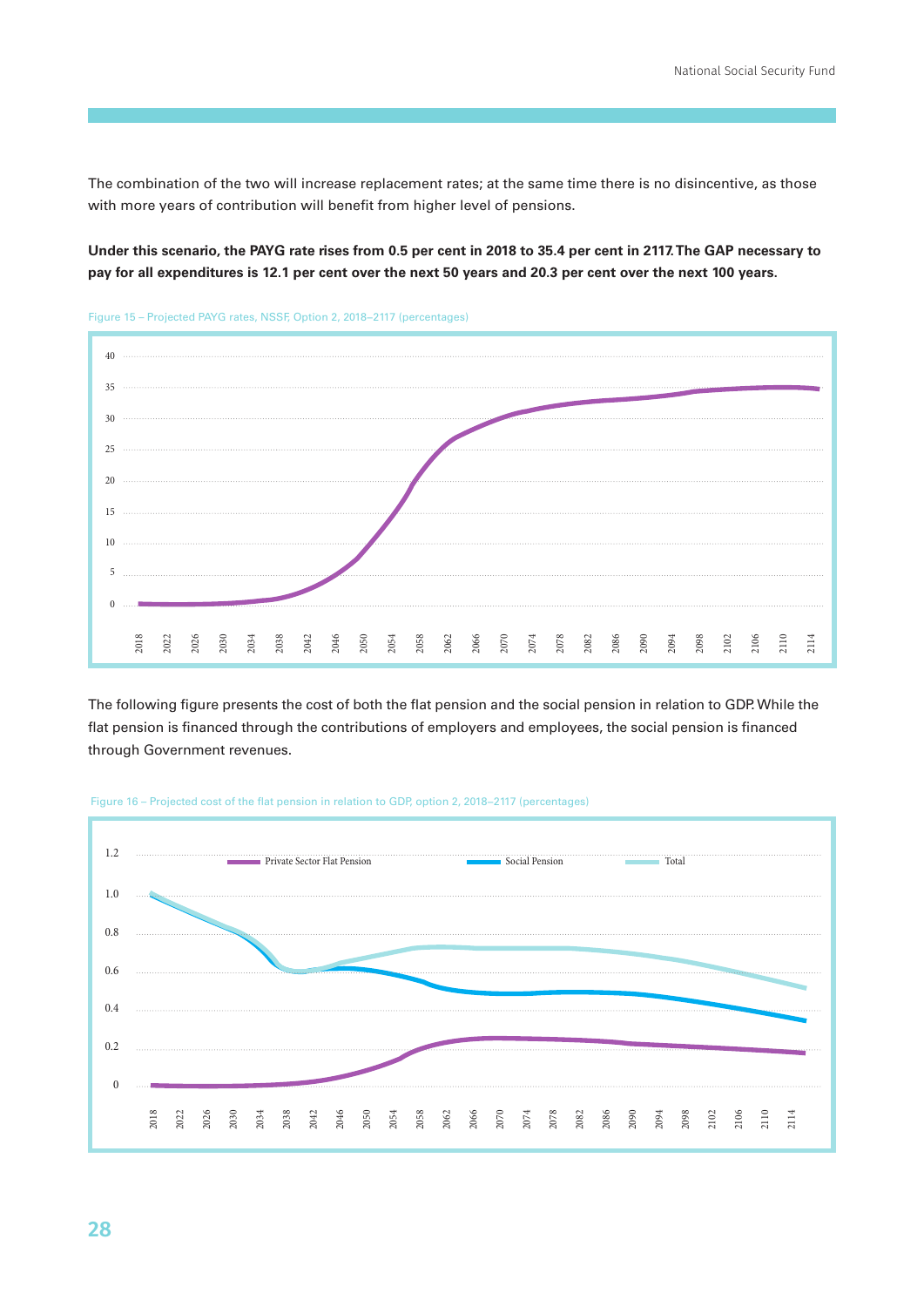Thus, under this scenario, the burden to the Government would start at 1 per cent of GDP in 2018 and rapidly decrease to 0.6 per cent of GDP in the next 20 years. The cost of the social pension would continue to decrease as the contributory system grows, reaching just 0.3 per cent of GDP at the end of the projection period.

Since both the flat pension and the social pension are set at the same level (50 per cent of the poverty line), they contribute in the same way to the total income replacement of their beneficiaries, whether formal or informal workers. This amount will be much more significant for people with the lowest salaries, as is shown in the figure below, which shows the income replacement rate of the flat pension or social pension in relation to the salary before retirement.





This contributory system can be supplemented with a DC pension scheme if there is a need to achieve higher income replacement rates for individuals. The contribution rate of the DC scheme would depend on salary level of workers interested in this option. This will tend to be the highest earners with sufficient capacity to contribute to an additional scheme. It should be stressed again that the implementation of DC plan should be done in a context of developed and well‐regulated financial markets. A regulatory framework should also be defined for the implementation of DC scheme.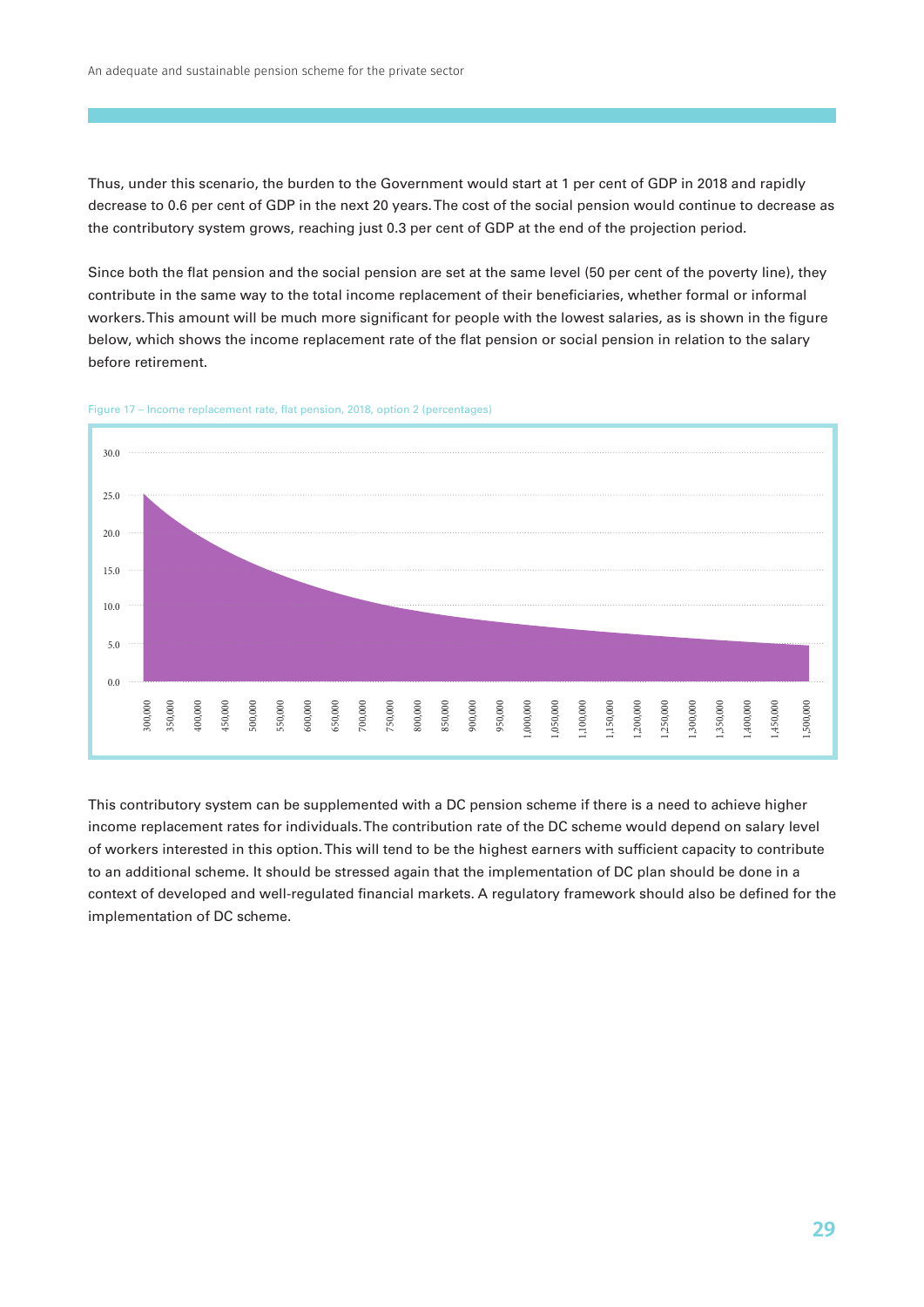

The following figure shows the income replacement rate for each part of the multi-pillar system in 2018.

Figure 18 – Income replacement rate, multi‐pillar retirement system, 2048, option 2 (percentages)

The flat pension is linked to the CPI. Because the CPI grows more slowly than salaries at the beginning of the projection period, the flat pension will also grow more slowly than salaries. Over time, the flat pension will replace less and less of a worker's salary. Social security schemes are dynamic systems, however, and can respond to this issue. Depending on the performance of the system, in the future the flat pension will need to be adjusted to better fit the needs of those who are in the poorest income category. The following figure shows the income replacement rate for each part of the multi-pillar system in 2048, according to the assumptions used in the actuarial study.



Figure 19 – Income replacement rate, multi-pillar retirement system, 2048, option 2 (percentages)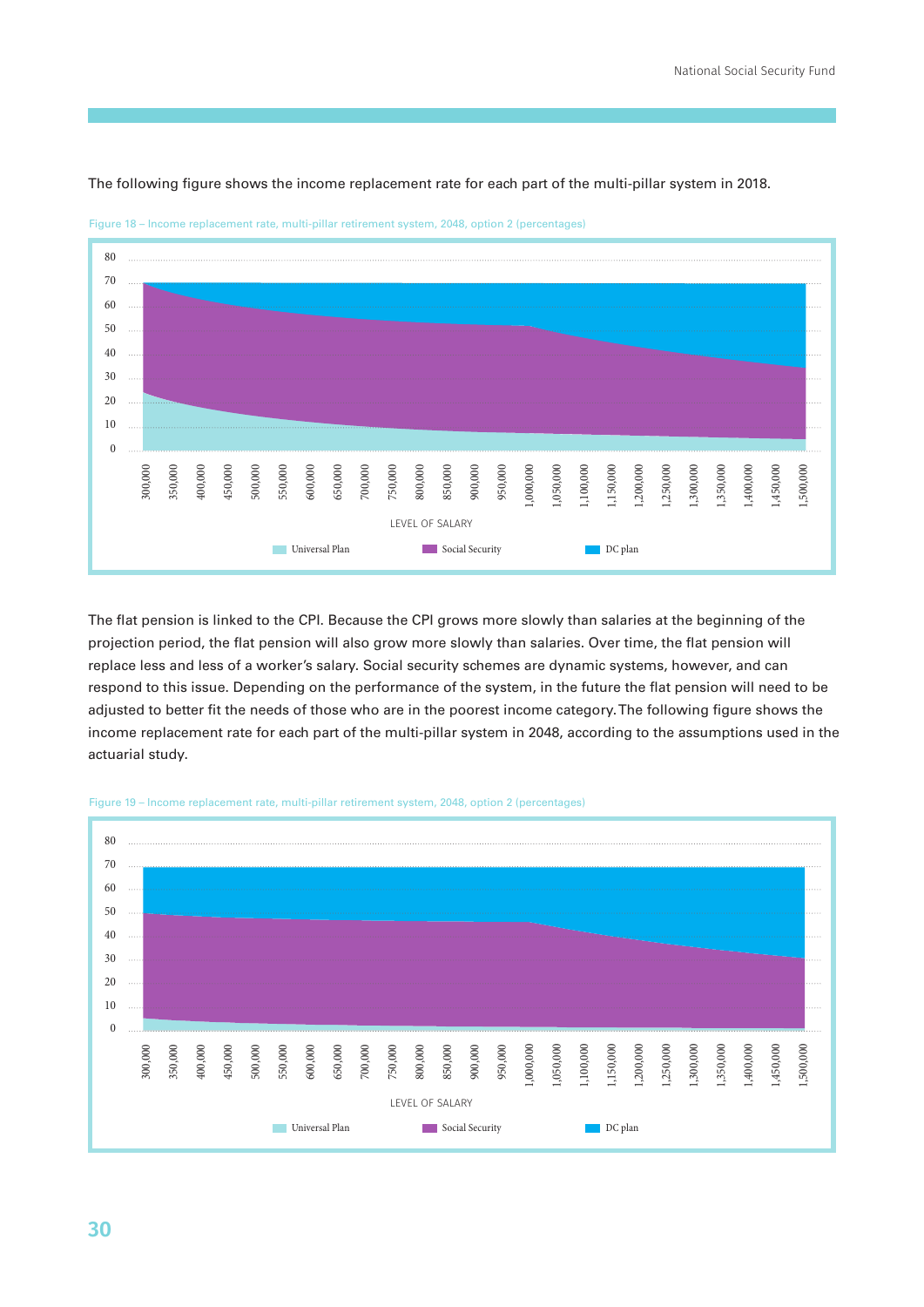## **6.3 OPTION 3: BASE SCENARIO WITH ADDED FLAT PENSION AND TRANSITION PERIOD**

Under option 2, the cost at the beginning of the projection may represent an important fiscal burden to the government. To overcome this challenge, a transitional mechanism can be introduced. Under this approach, the targeted population on the introduction of the flat pension can be older than age 60. The following figure shows the cost under an approach where at the beginning, the flat pension is paid to people aged 70 and above. After 5 years, the eligibility age is decreased to age 65 and after 10 years of existence, everyone aged 60 and above is eligible to receive the flat pension.

Under this scenario, the burden to the state would be approximately 0.35 per cent of GDP at the launch in 2018. This cost would rise every five years as the eligibility age is lowered to reach a maximum of 0.9 per cent of GDP in 2030. The cost then drops sharply until it reaches 0.3 per cent of GDP at the end of the projection period.

This transitional approach will lower the burden of Government expenditure considerably; however, it will not greatly affect the cost of the new pension scheme for the private sector. The GAP for 50 years and 100 years remain almost unchanged, because in the beginning, people have not yet accumulated many years of service and the government will assume the cost of the flat pension. This remains true regardless of eligibility age.



#### Figure 20 – Projected cost of the flat pension in relation to GDP with a transition mechanism, option 3, 2018−2117 (percentages)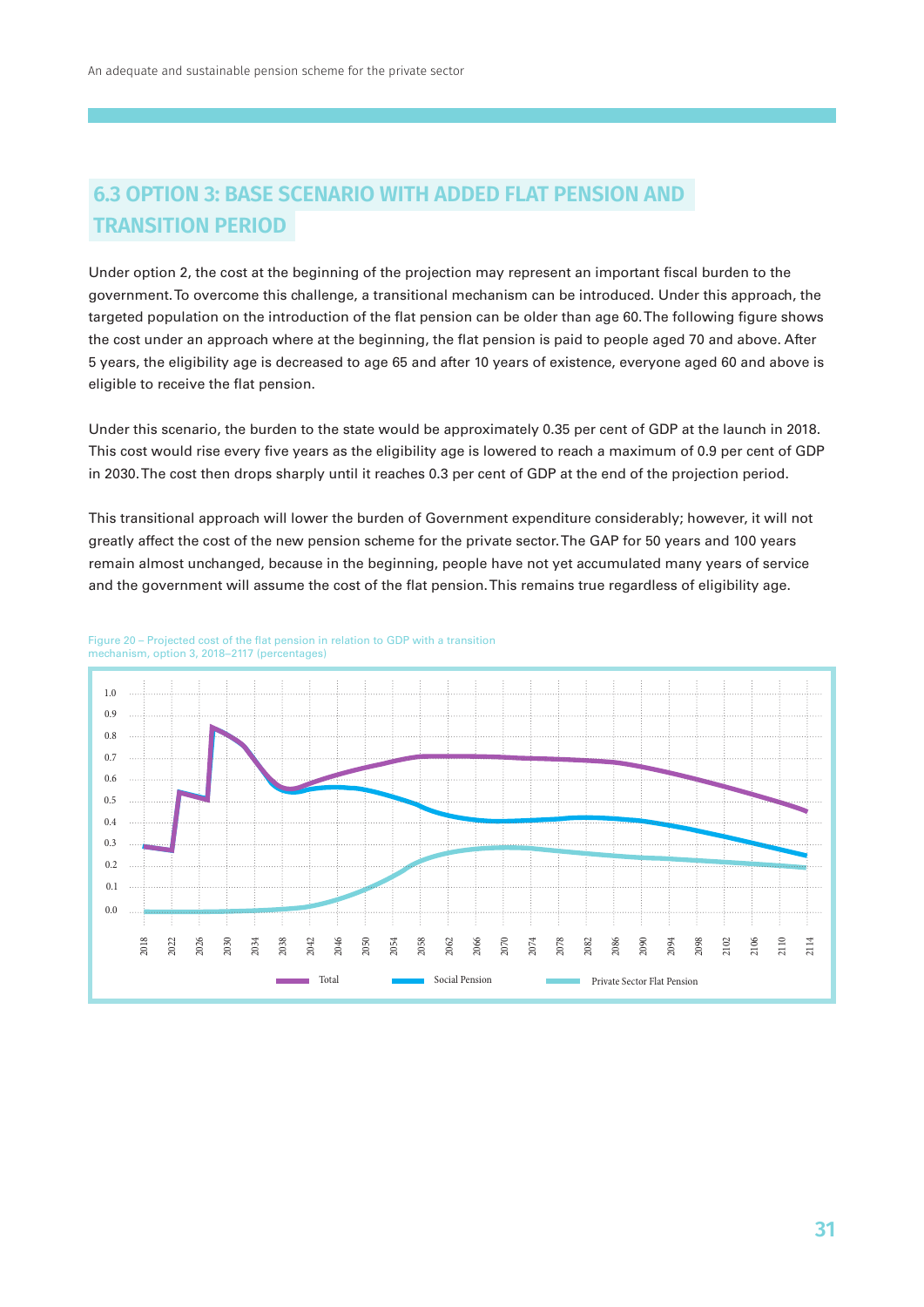## 7. CONCLUSION AND RECOMMENDATIONS

Today, for every elderly person aged 55 and above there are six people aged 15–55. Within 50 years, there will be only 1.6. people aged 15–55 for every elderly person. In the absence of pension system, this will lead to an unbearable increase on the financial burden for families, which in many cases are already financially vulnerable. This context can also place particular pressure on pension PAYG schemes, and illustrate the importance of appropriate long‐term planning for pension systems.

As life expectancy continues to rise, more Cambodians will reach retirement age and will require pensions for a longer period of time. For policy makers, this means that the system will be increasingly costly, but also that there will be a stronger demand from the society for a good pension system, as working adults will not be able to cope with increasing costs for their parents.

 The actuarial review shows that a fully funded DC scheme represents a high level of risk for a country like Cambodia, where high salary growth will continue to be the norm. These risks are exacerbated by the undeveloped nature of the country's financial markets. Cambodia does not currently have a financial market that can support a funded pension system.

In 2015, the average proportion of the year where a contribution was paid was 7.2 months, meaning that even the core of the formal sector is actually informally employed for almost half the year. For long-term benefits such as pensions, it means that workers will accumulate years of service very slowly, which could significantly affect the level of their pensions.

The NSSF population comprises only 13 per cent of all employed people in Cambodia, meaning that for the purpose of social security coverage, the remaining 87 per cent are effectively informal. In addition, the probability of formal workers being re‐employed in the informal sector is very high. Consequently, designing a pension system tailored only to the formal sector will exclude the majority of workers, and will also not be fully effective for those who can participate in the contributory pension scheme.

The results of the actuarial valuation point to the need for a diversified system, which strategically links contributory and non‐contributory systems. In particular, the introduction of a noncontributory social pension for people aged 60 and above is the only way to provide old age protection to a significant part of the workforce.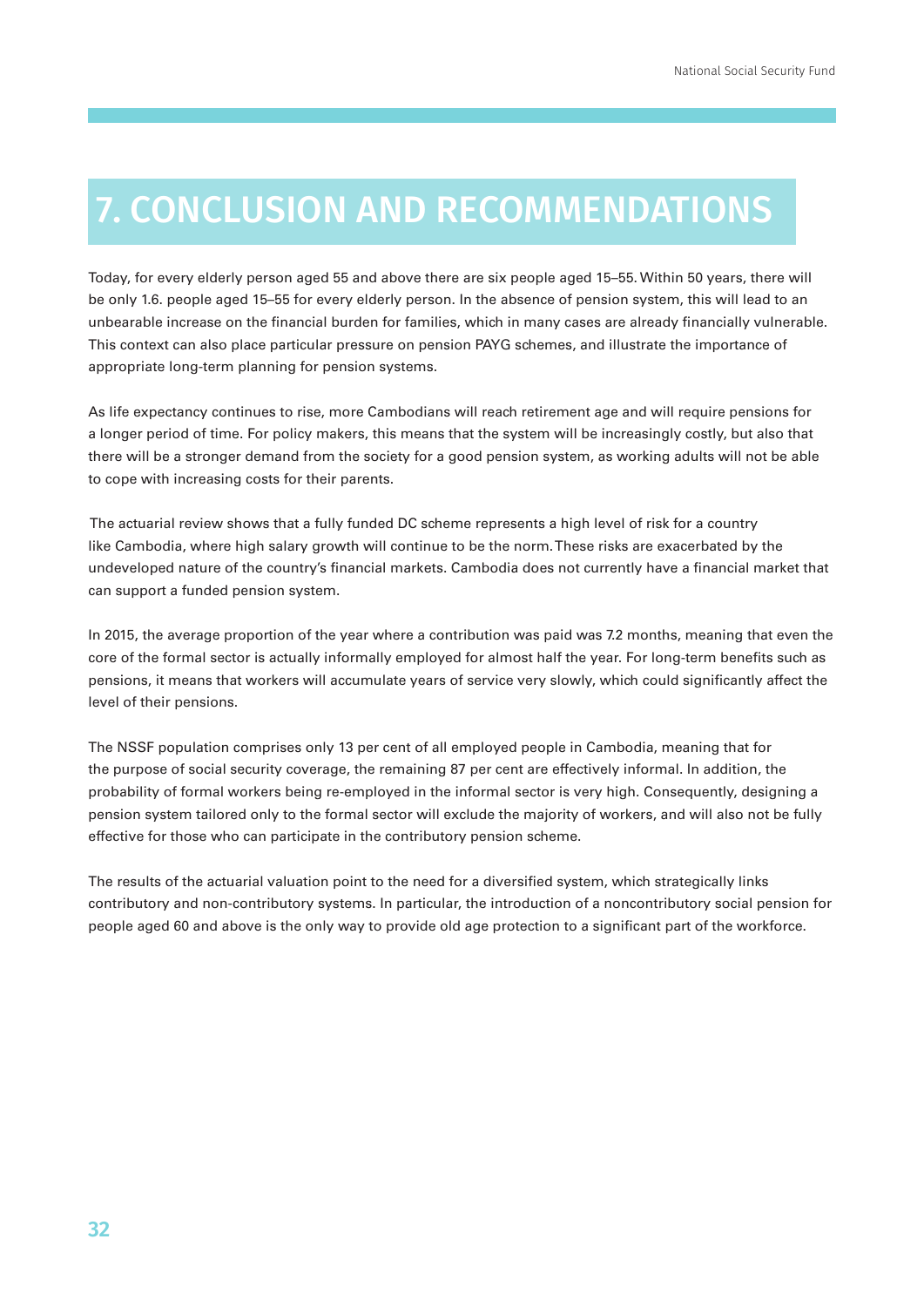#### Table 5 – Summary of results for NSSF pension projections (2016–2115)

|                                | <b>OPTION 1</b> | <b>OPTION 2</b> | <b>OPTION 3</b> |
|--------------------------------|-----------------|-----------------|-----------------|
| PAYG rate in 2018              | 0.5             | 0.5             | 0.5             |
| PAYG rate un 2115              | 34.8            | 35.4            | 35.4            |
| GAP over a period of 50 years  | 11.5            | 12.1            | 12.1            |
| GAP over a period of 100 years | 19.6            | 20.3            | 20.3            |

Option 2 presents a base scenario that is in line with ILO Minimum Standards, and can thus be a good foundation for discussion as the Government and social partners establish their expectations with regards to this new system. As an example of this, the report develops option 3, where the mandatory DB system is linked to the non‐ contributory social pension through the introduction of a flat pension. The projections show that by providing a solid social protection floor, this flat pension could (1) ensure everyone has minimum old age protection without introducing an inefficient minimum pension; and (2) avoid removing incentives to contribute. This is an example of an integrated pension system tailored to the informal reality of the Cambodian labour market.

A rapid expansion of old age protection is necessary to protect the country's gains in poverty reduction and prepare for the aging of the population. Integrating the contributory system and social assistance benefits is the only way to ensure equitable coverage for the population as a whole. Equitable public spending could be achieved by using the savings made through the reform of the public pension system to finance increased spending on social assistance, starting with a flat old age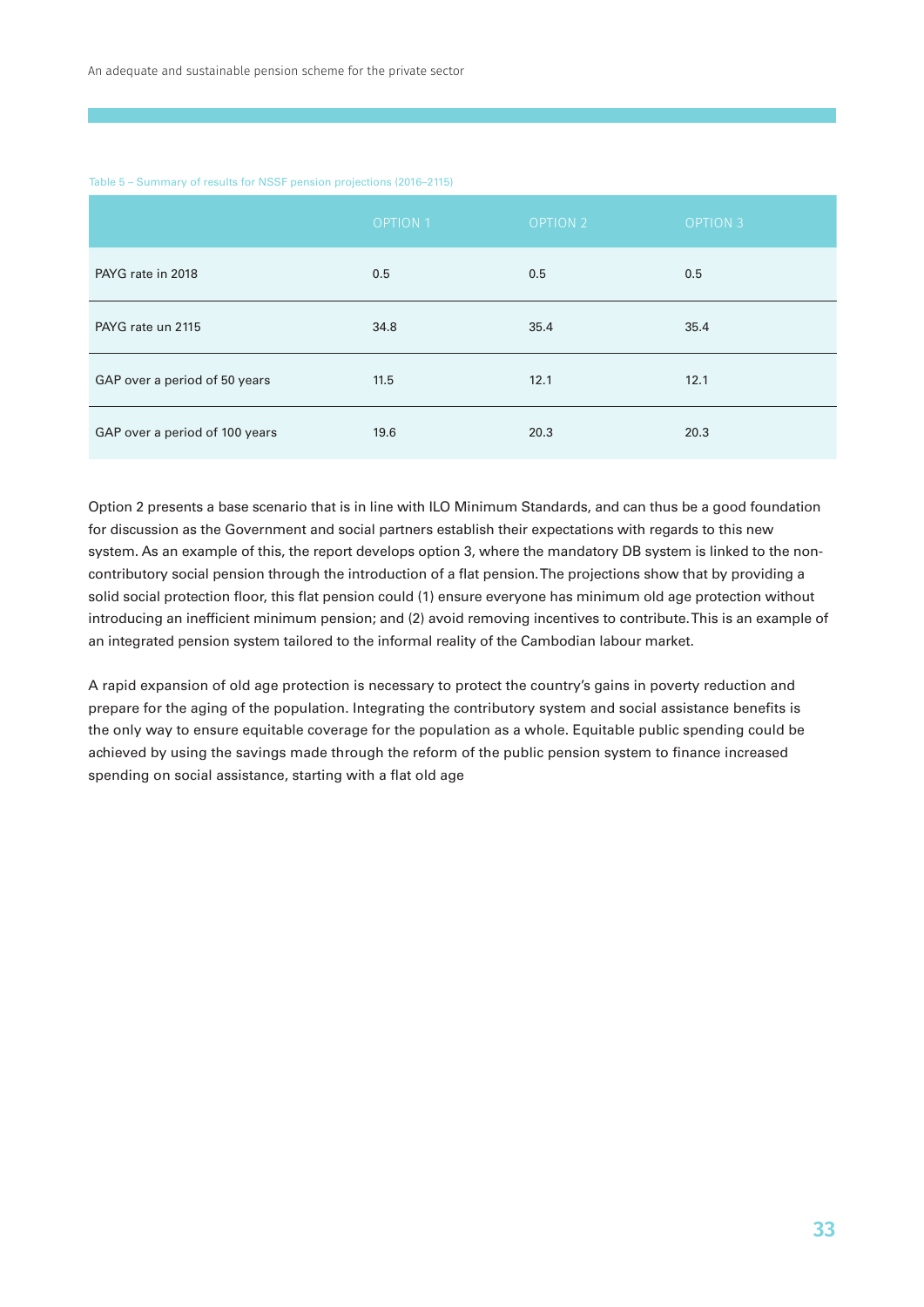## ANNEX I: MAIN DEMOGRAPHIC AND ACTUARIAL ASSUMPTIONS AND DESCRIPTION OF THE MODEL

## **MAIN ACTUARIAL ASSUMPTIONS**

The ILO actuarial projection model relies on demographic and economic assumptions about the general population, economic growth, the labour market and the increase and distribution of wages. Other economic assumptions are related to the future rate of return on investments, the indexation of benefits and the adjustment of parameters, such as the maximum insurable earnings and the future level of flat‐rate benefits. The selection of assumptions for projections considered the recent experience of the scheme to the extent that this information was available.

The actuarial study on which this policy paper is based used the following main assumptions:

- According to official data, the total fertility rate was 2.73 in 2013. It is expected to decrease to 1.8 after 30 years.
- The ratio of the net migrants over the total population is about ‐0.2 percent at the beginning of the projection period and about ‐0.1 percent 35 years later.
- Life expectancy at age 60 is projected to increase over the next 50 years of projection from 16.4 to 23.2 years for males and from 17.9 to 24.8 years for females.
- The average growth of the insured population in the private sector is 3.0 percent per year during the first 25 years of projection and 0.3 percent for the next 25 years.
- Inflation is expected to be at 3 percent over the entire projection period, except for the first projection years.
- For the private sector, the salaries are projected in a context of high salary growth at the beginning of the projection period decreasing to a long-term assumption. Over the first 50 years of projection, salaries are expected to increase annually by 7.4 percent. The longterm assumption is 4.7 percent which is the same as the labour productivity.
- The return on the assets invested is 6.1 percent.

## **THE ACTUARIAL MODEL**

The actuarial review uses a comprehensive methodology developed at the ILO for reviewing the long-term actuarial and financial status of national pension schemes. The review was undertaken by modifying the generic version of the ILO modelling tools to fit scheme's situation. These modelling tools include a population model, an economic model, a labour force model, a wage model, a long‐term benefits model.

The following figure illustrates the structure of the ILO model.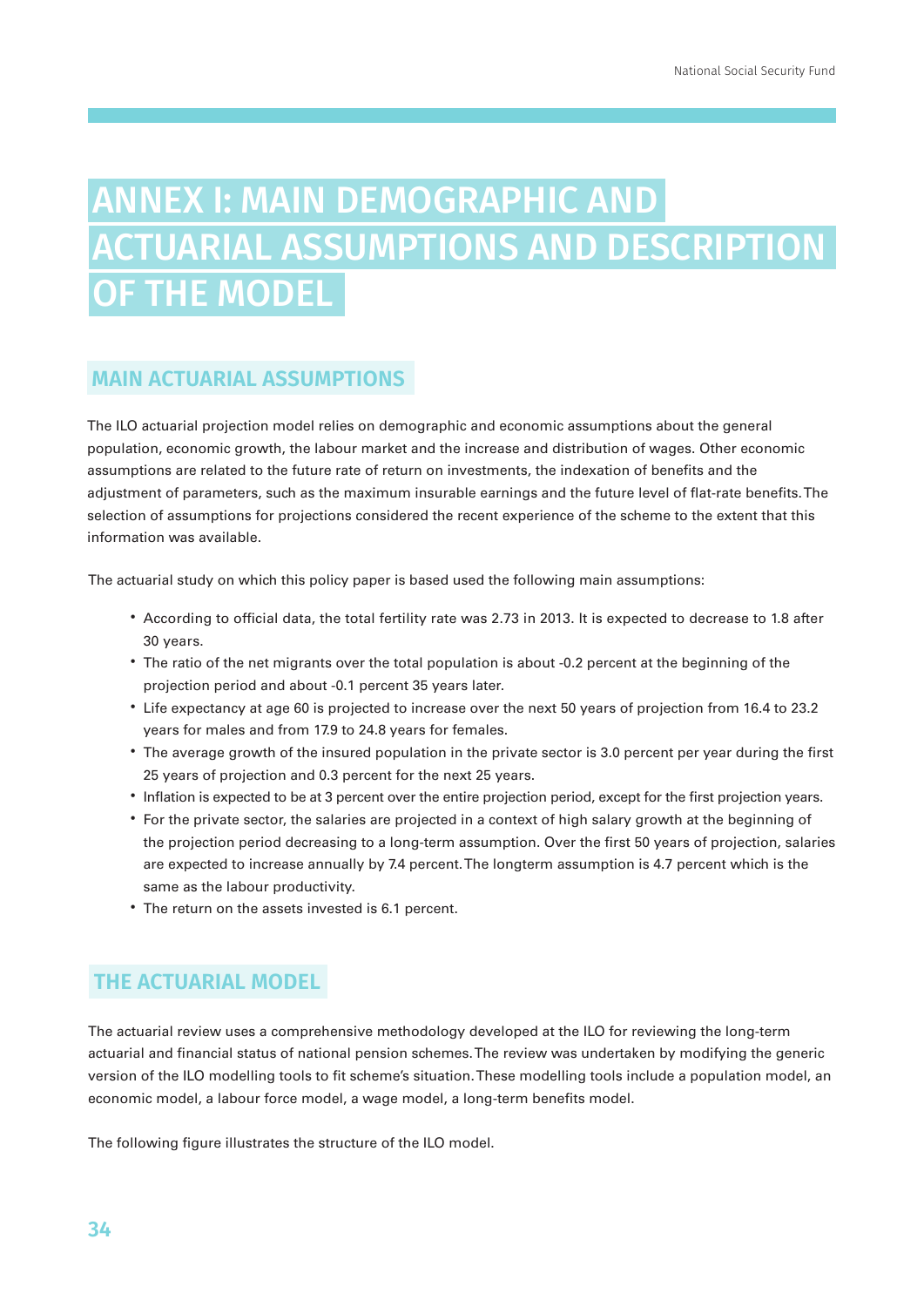Figure AI.1 – The structure of the ILO actuarial model

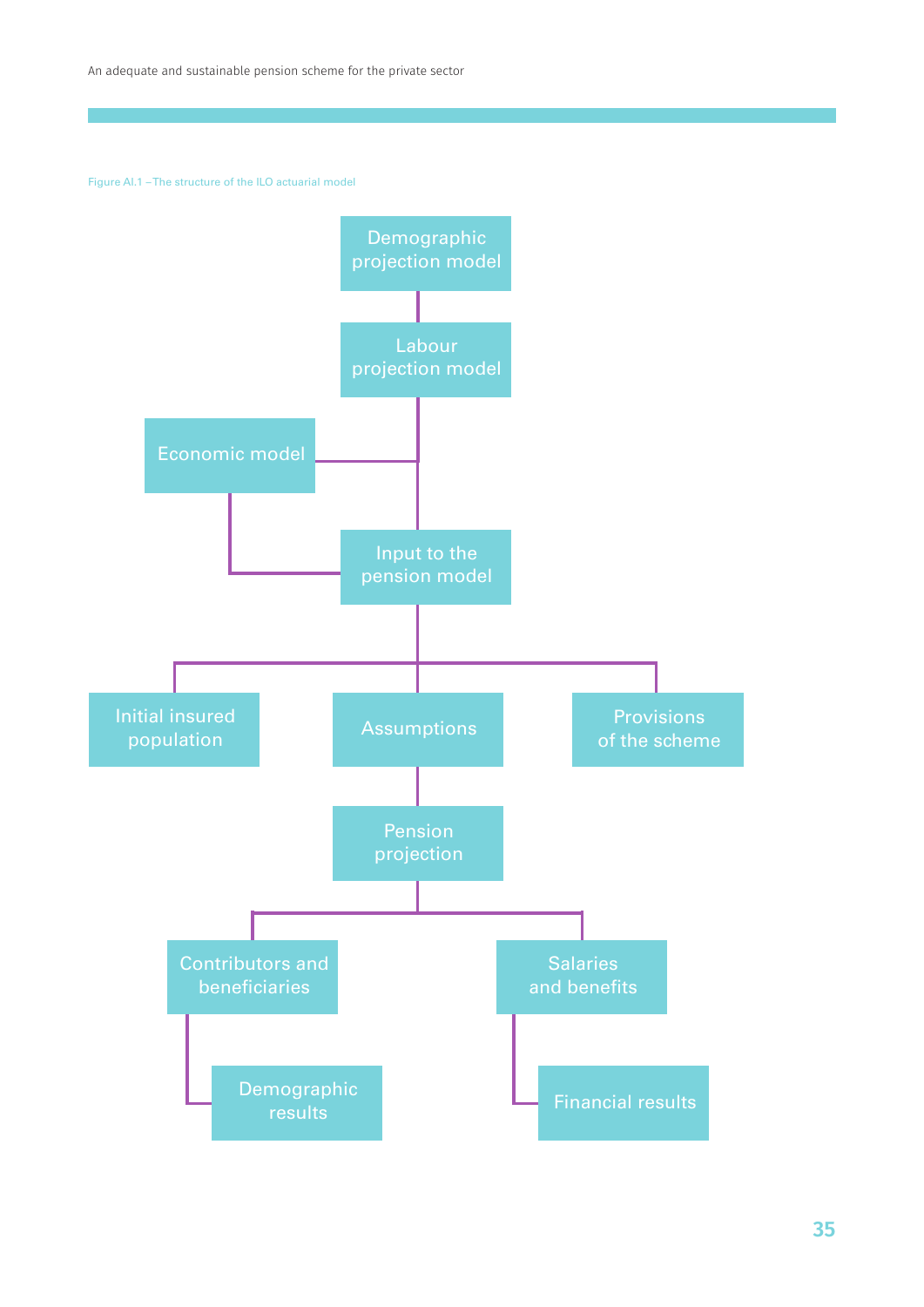### **AI.1 General population**

The general population is projected by starting with the most current data on the general population and applying appropriate mortality, fertility and migration assumptions.

## **AI.2 Active population and employed population**

The projection of the labour force, i.e. the number of people available for work, is obtained by applying assumed labour force participation rates to the projected number of people in the general population. An unemployment rate is assumed for the future, and aggregate employment is calculated as the difference between labour force and unemployment. Growth in the insured population is linked to the growth in the employed population. In this model, the insured population is projected by starting with the most current data on insured participants, and then applying appropriate mortality, disability and retirement rates.

### **AI.3 Economic growth and inflation**

Labour productivity increases and inflation rates are external inputs to the economic model. Real rates of economic growth are derived using the ILO economic projection model.

### **AI.4 Salaries**

A starting average wage is normally calculated by dividing the wage share of GDP by the total number of employed. In the medium term, real wage development is checked against labour productivity growth. In specific labour market situations, wages might grow faster or slower than productivity. However, due to the long‐term perspective of the present study, the real wage increase is assumed to gradually converge with real labour productivity. In this model, to consider the long-term perspective of the actuarial valuation, the long-term real wage increase is based upon a long-term assumption which is in line with assumptions observed in other actuarial valuations and a long‐term view of the economy.

Wage distribution assumptions are also needed to simulate the possible impact of the social protection system on the distribution of income, for example, through minimum and maximum pension provisions. Data on the wages by age and sex as well as on the dispersion of wages are used in the projection. Average earnings, which are used in the computation of benefits, are also projected.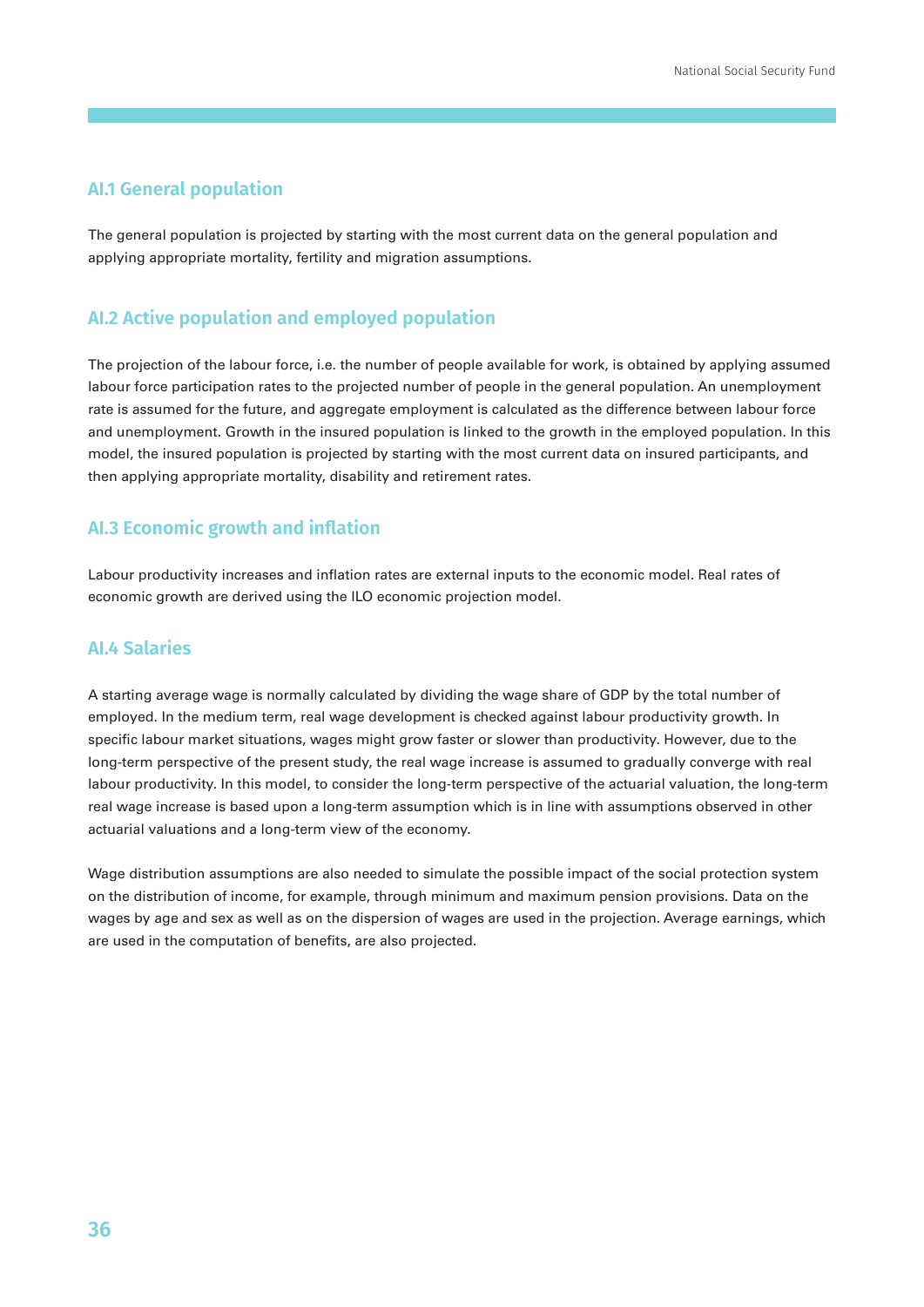## **AI.5 Pension projection approach**

Pension projections require the demographic and macroeconomic framework already described and, in addition, a set of assumptions specific to the social insurance scheme. The database, as at the valuation date, includes the active insured population, the distribution of insurable wages among contributors and the distribution of past credited service and pensions in payment, if applicable. Data are disaggregated by age and sex. Scheme‐specific assumptions, such as disability incidence rates, density of contribution and the distribution of retirement by age, are determined with reference to scheme provisions and the scheme's historical experience if available.

Pension projections are made following a year-by-year cohort methodology. Projections for pensions are made separately for each gender. The existing population is aged and gradually replaced by successive cohorts of participants on an annual basis according to the demographic and growth of the insured population assumptions. The projection of insurable earnings and 38 benefit expenditures are then made according to the economic assumptions and the scheme's provisions.

Pensions are long‐term benefits. Hence, the financial obligations that a society accepts when adopting financing provisions and benefit provisions for them are also of a long‐term nature: participation in a pension scheme extends over a whole adult life, either as contributor or beneficiary, i.e. up to 70 years for someone entering the scheme at the age of 16 years, retiring at the age of 65 years and dying some 20 or so years later. During their working years, contributors gradually build entitlement to pensions that will be paid even after their death, to their survivors.

It is not the objective of pension projections to forecast the exact progression of a scheme's income and expenditure, but to verify its financial viability. This entails evaluating the scheme about the relative balance between future income and expenditure. This type of evaluation is essential, especially in the case of new pension scheme, which has not yet reached its mature stage.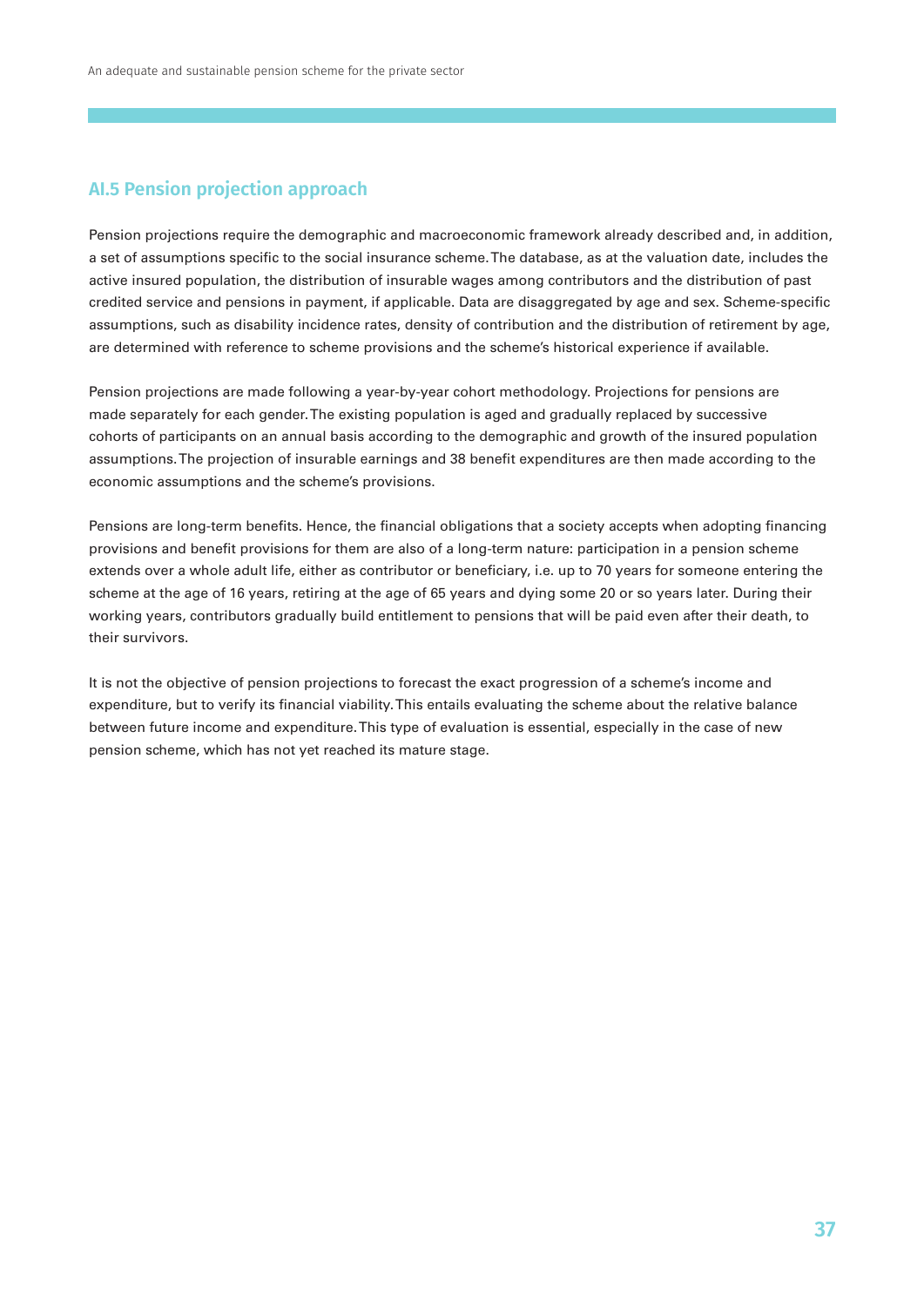## ANNEX II: NSSF ILLUSTRATION OF THE CALCULATION OF MONTHLY PENSIONS ACCORDING TO THE DIFFERENT OPTIONS

## **AII.1 OPTION 1: THE BASE SCENARIO**

Under option 1, people become eligible at age 60 to receive a pension based on their years of contribution.

Aged 60 in 2019, Chenda has no years of contribution, and would not be eligible to receive a pension under option 1 without a grandfathering provision.

| CHENDA: NORMAL RETIREMENT PENSION UNDER OPTION 1   |                                           |
|----------------------------------------------------|-------------------------------------------|
| Retirement date:                                   | 2019                                      |
| Pensionable total salary on retirement:            | KHR880,000                                |
| Credited service:                                  | 0 years                                   |
| Chenda's pension calculation on retirement         | $(1.75\% \times 0) \times$ KHR880,000 = 0 |
| Effective income replacement rate on<br>retirement | 0% (KHR 0 / 880,000)                      |
| Total NSSF pension from age 60                     | KHR0 per month                            |

With a grandfathering provision, people over the age of 30 are eligible to receive additional service credit after contributing for 24 months in the first 3 years. The additional service granted is half the period between the age at the time of affiliation and age 30.

For example, after contributing for 24 months, Chenda would be elible for a pension in 2021 at age 62. The grandfathering provision gives Chenda an additional 15 years of service ((60 – 30) x 50 per cent), for a total of 17 years of credited service.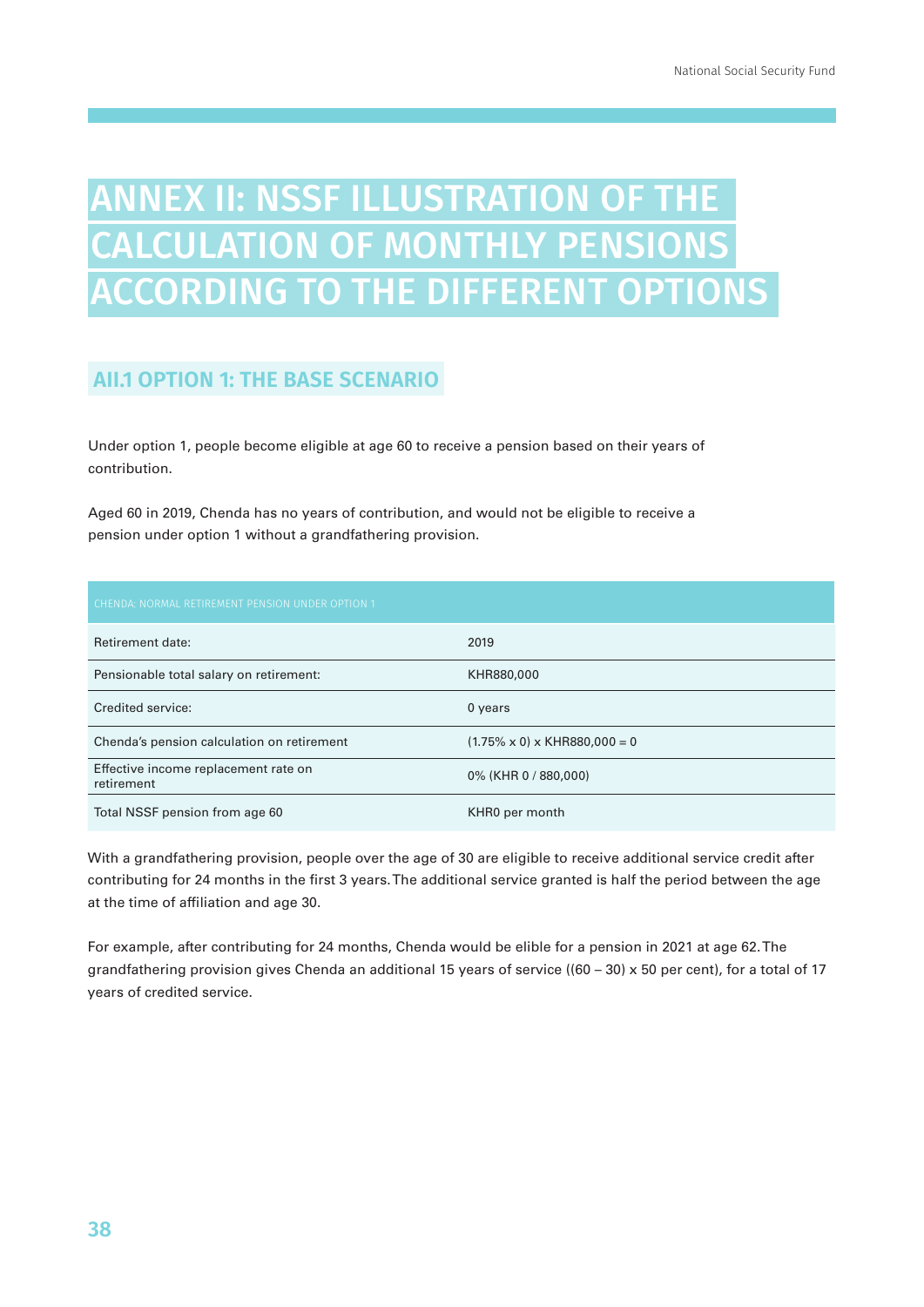| Retirement date:                                   | 2021                                                                  |
|----------------------------------------------------|-----------------------------------------------------------------------|
| Pensionable total salary on retirement:            | KHR880,000                                                            |
| Credited service:                                  | 17 years $(2+15)$                                                     |
| Chenda's pension calculation on retirement         | $(1.75\% \times 15 + 1.25\% \times 2) \times$ KHR880,000 = KHR253,000 |
| Effective income replacement rate on<br>retirement | 28.75% (KHR253.000 / 880.000)                                         |
| Total NSSF pension from age 62                     | KHR253,000 per month                                                  |

Aged 50 in 2019, Sopheap has the chance to contribute for 10 years. Sopheap will be eligible for retirement in 2029

Note: the salary is higher because we are projected in 10 years.

| SOPHEAP: NORMAL RETIREMENT PENSION UNDER OPTION 1  |                                                       |
|----------------------------------------------------|-------------------------------------------------------|
| Retirement date:                                   | 2029                                                  |
| Pensionable total salary on retirement:            | KHR2,400,000                                          |
| Credited service:                                  | 10 years                                              |
| Chenda's pension calculation on retirement         | $(1.75\% \times 10) \times$ KHR2,400,000 = KHR420,000 |
| Effective income replacement rate on<br>retirement | 17.5% (KHR420,000 / 2,400,000)                        |
| Total NSSF from age 60                             | KHR420,000 per month                                  |

With a grandfathering provision, after contributing 24 months in the first 3 years, Sopheap would be eligible to receive additional years of credited service in 2029. The grandfathering provision gives Sopheap an additional 10 years of service  $((50 - 30) \times 50\%).$ 

Note: the salary is higher because we are projected in 10 years.

| SOPHEAP: NORMAL RETIREMENT PENSION UNDER OPTION 1 WITH A GRANDFATHERING PROVISION |                                                                         |
|-----------------------------------------------------------------------------------|-------------------------------------------------------------------------|
| Retirement date:                                                                  | 2029                                                                    |
| Pensionable total salary on retirement:                                           | KHR2,400,000                                                            |
| Credited service:                                                                 | 20 years $(10+10)$                                                      |
| Chenda's pension calculation on retirement                                        | $(1.75\% \times 15 + 1.25\% \times 5) \times$ KHR2,400,000 = KHR780,000 |
| Effective income replacement rate on<br>retirement                                | 32.5% (KHR420,000 / 2,400,000)                                          |
| Total NSSF from age 60                                                            | KHR780,000 per month                                                    |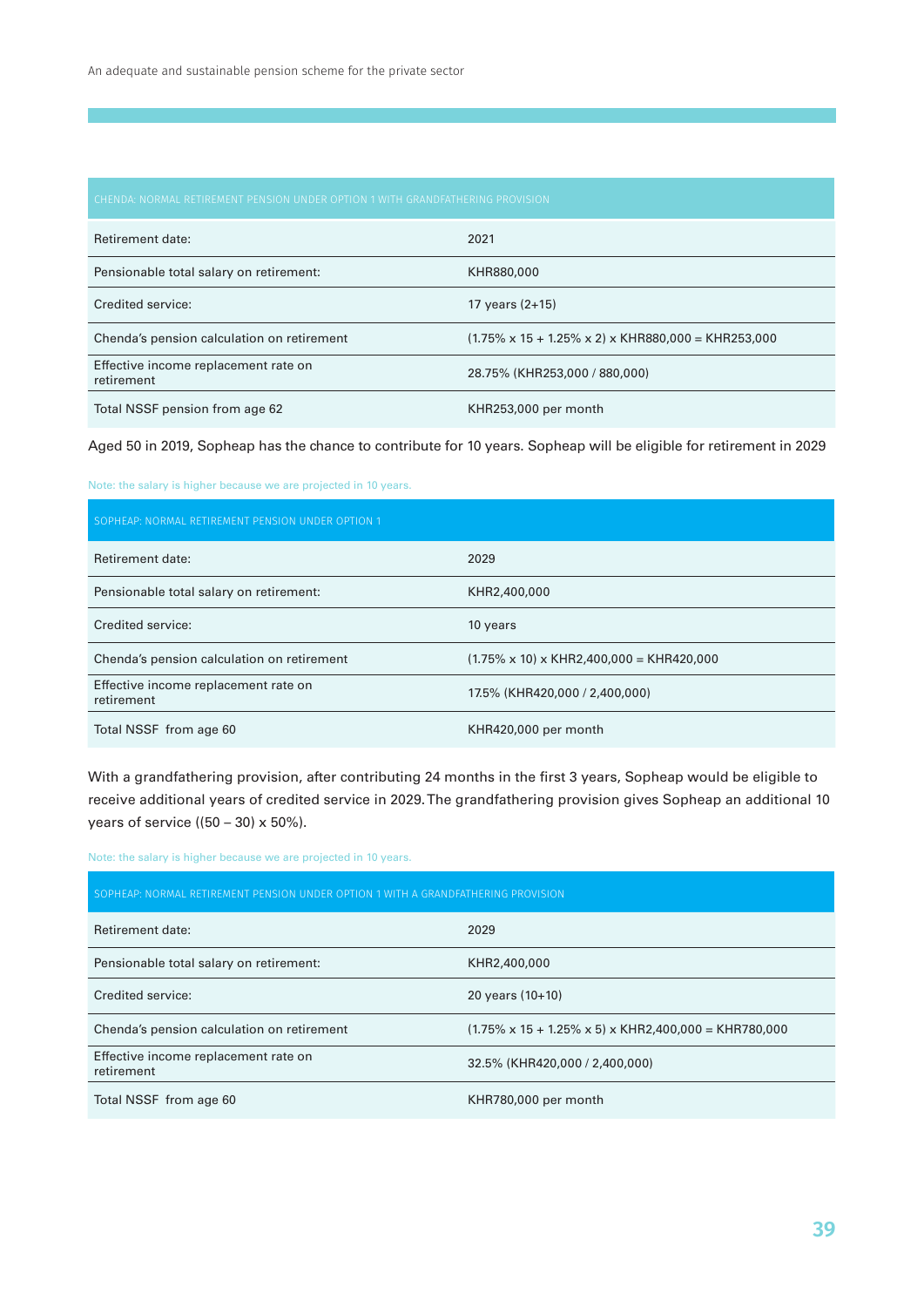## **AII.2 OPTION 2: THE BASE SCENARIO WITH ADDED FLAT PENSION**

Option 2 offers the base scenario of option 1 with the addition of a flat pension equal to 50 per cent of the poverty rate. At age 60, people are eligible to receive a flat pension of KHR75,000 per month.

Aged 60 in 2019, Chenda is eligible for the flat pension.

| CHENDA: NORMAL RETIREMENT PENSION UNDER OPTION 2   |                                                               |
|----------------------------------------------------|---------------------------------------------------------------|
| Retirement date:                                   | 2019                                                          |
| Pensionable total salary on retirement:            | KHR880,000                                                    |
| Credited service:                                  | 0 years                                                       |
| Chenda's pension calculation on retirement         | $(1.75\% \times 0) \times$ KHR880,000 + KHR75,000 = KHR75,000 |
| Effective income replacement rate on<br>retirement | 8.52% (KHR75,000 / 880,000)                                   |
| Total NSSF from age 60                             | KHR75,000 per month                                           |

With a grandfathering provision, people over the age of 30 are eligible to receive additional service credit after contributing for 24 months in the first 3 years. The additional service granted is half the period between the age at the time of affiliation and age 30.

With a grandfathering provision, Chenda would be eligible for a pension in 2021 after contributing for 24 months. The grandfathering provision gives Chenda an additional 15 years of service ((60 - 30) x 50%), for a total of 17 years credited service.

| CHENDA: NORMAL RETIREMENT PENSION UNDER OPTION 2 WITH GRANDFATHERING PROVISION |                                                                                   |
|--------------------------------------------------------------------------------|-----------------------------------------------------------------------------------|
| Retirement date:                                                               | 2021                                                                              |
| Pensionable total salary on retirement:                                        | KHR880,000                                                                        |
| Credited service:                                                              | 17 years                                                                          |
| Chenda's pension calculation on retirement                                     | $(1.75\% \times 15 + 1.25\% \times 2) \times$ KHR880,000 + 75,000 =<br>KHR328,000 |
| Effective income replacement rate on<br>retirement                             | 37.27% (KHR328,000 / 880,000)                                                     |
| Total NSSF from age 62                                                         | KHR328,000 per month                                                              |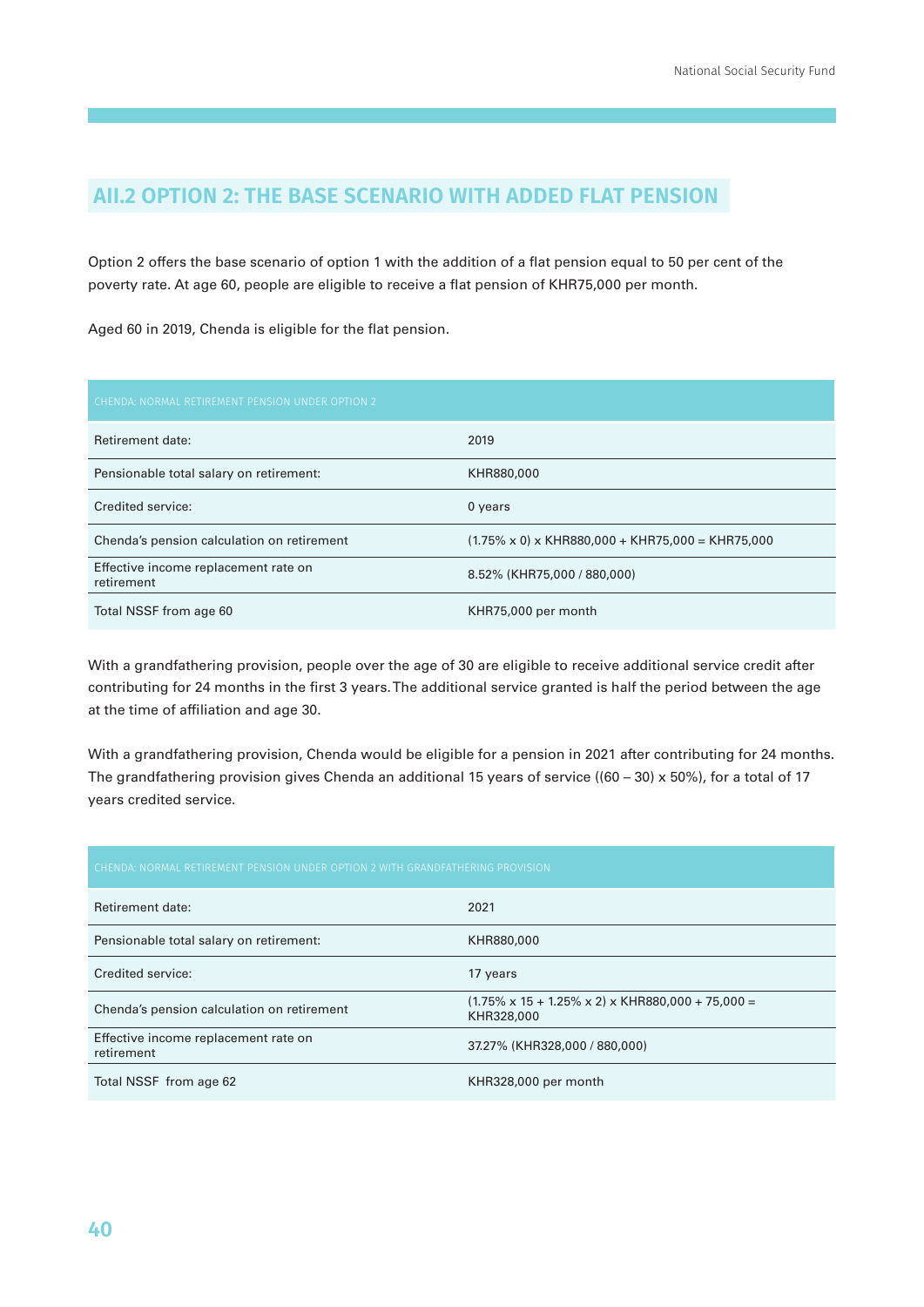Aged 50 in 2019, Sopheap will be eligible for retirement in 2029 with 10 years of contribution. Sopheap's pension will include the flat pension of KHR75,000 per month in addition to the amount calculated on the basis of years of contribution.

| SOPHEAP: NORMAL RETIREMENT PENSION UNDER OPTION 1 WITH A GRANDFATHERING PROVISION |                                                                   |
|-----------------------------------------------------------------------------------|-------------------------------------------------------------------|
| Retirement date:                                                                  | 2029                                                              |
| Pensionable total salary on retirement:                                           | KHR2,400,000                                                      |
| Credited service:                                                                 | 10 years                                                          |
| Chenda's pension calculation on retirement                                        | $(1.75\% \times 10) \times$ KHR2.400.000 + KHR75.000 = KHR495.000 |
| Effective income replacement rate on<br>retirement                                | 20.63% (KHR95,000 / 2,400,000)                                    |
| Total NSSF from age 60                                                            | KHR495,000 per month                                              |

With a grandfathering provision, after contributing 24 months in the first 3 years, Sopheap would be eligible to receive additional credited years of service in 2029. The grandfathering provision gives Sopheap an additional 10 years of service ((50 – 30) x 50%), for a total of 20 years of credited service.

| SOPHEAP: NORMAL RETIREMENT PENSION UNDER OPTION 2 WITH GRANDFATHERING PROVISION |                                                                                          |
|---------------------------------------------------------------------------------|------------------------------------------------------------------------------------------|
| Retirement date:                                                                | 2029                                                                                     |
| Pensionable total salary on retirement:                                         | KHR2,400,000                                                                             |
| Credited service:                                                               | 20 years                                                                                 |
| Chenda's pension calculation on retirement                                      | $(1.75\% \times 15 + 1.25\% \times 5) \times$ KHR2,400,000 + KHR75,000<br>$=$ KHR855,000 |
| Effective income replacement rate on<br>retirement                              | 35.63% (KHR855,000 / 2,400,000)                                                          |
| Total NSSF from age 60                                                          | KHR855,000 per month                                                                     |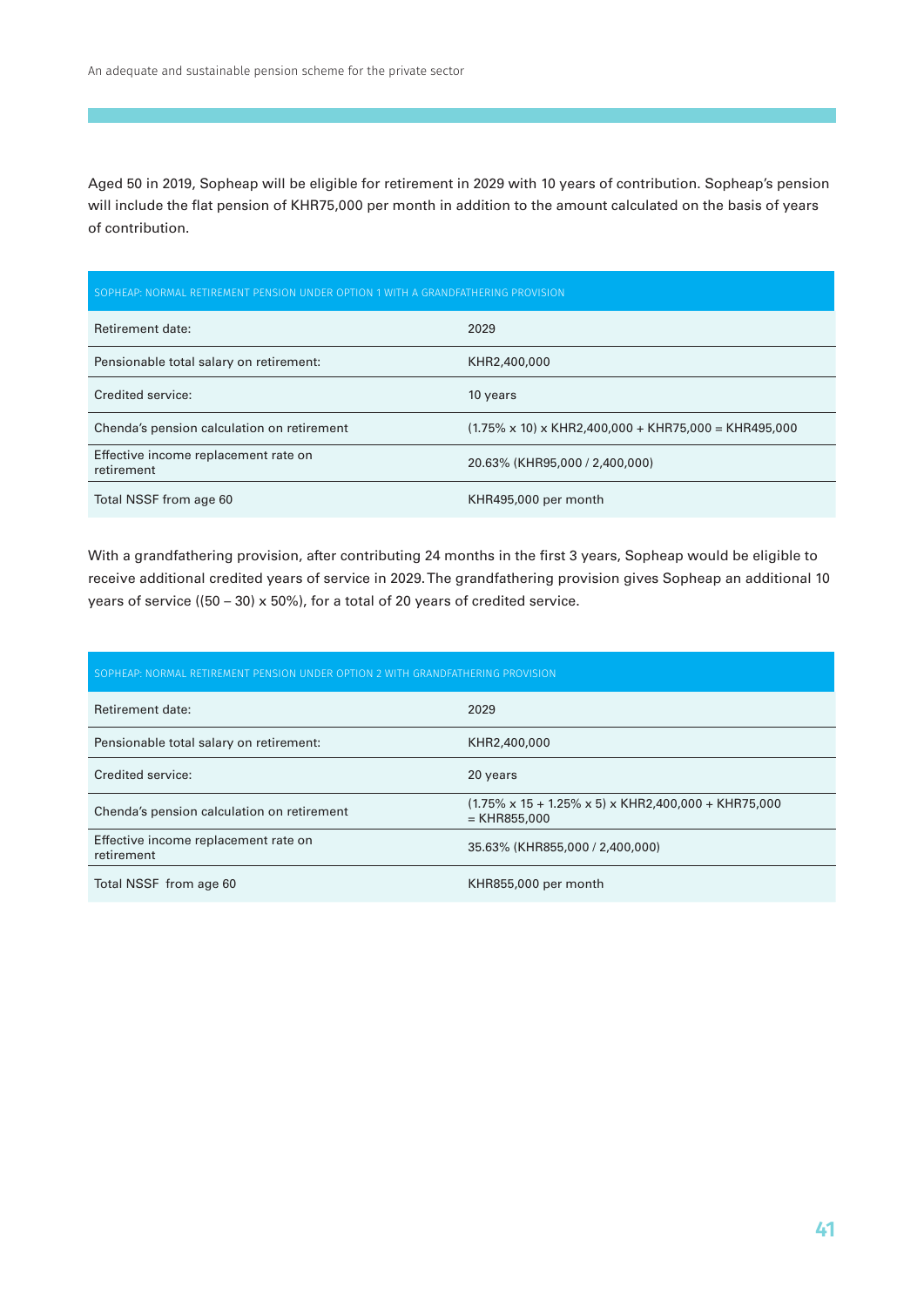## **AII.3 OPTION 3: THE BASE SCENARIO WITH ADDED FLAT PENSION AND TRANSITION PERIOD**

Option 3 offers the base scenario of option 1 with the addition of a flat pension and a transitional mechanism that gradually reduces the age of eligibility for the flat pension over the first ten years of the scheme. In the first five years of the scheme, people are eligible at age 70 to receive a flat pension of KHR75,000. After 5 years of the scheme's operation, the eligibility age is lowered to age 65, and after 10 years of operation, the eligibility age is 60.

Aged 60 in 2019, Chenda will be eligible for the flat pension five years later, at age 65 in 2024.

Note: in this example, the individual is going to receive an additional amount of 75,000 per month starting at age 65.

| CHENDA: NORMAL RETIREMENT PENSION UNDER OPTION 3   |                                           |
|----------------------------------------------------|-------------------------------------------|
| Retirement date:                                   | 2019                                      |
| Pensionable total salary on retirement:            | KHR880,000                                |
| Credited service:                                  | $0$ years                                 |
| Chenda's pension calculation on retirement         | $(1.75\% \times 0) \times$ KHR880,000 = 0 |
| Effective income replacement rate on<br>retirement | 0% (KHR 0 / 880,000)                      |
| Total NSSF pension from age 60                     | KHR0 per month                            |
| Total NSSF from age 65                             | KHR75,000 per month                       |

With a grandfathering provision, people over the age of 30 are eligible to receive additional service credit after contributing for 24 months in the first 3 years. The additional service granted is half the period between the age at the time of affiliation and age 30.

With a grandfathering provision, Chenda would be eligible to receive a pension in 2021 after contributing for 24 months. The grandfathering provision gives Chenda an additional 15 years of service ((60 – 30) x 50%), for a total of 17 years of credited service. In additional, Chenda will become eligible for the flat pension at age 65 in 2024.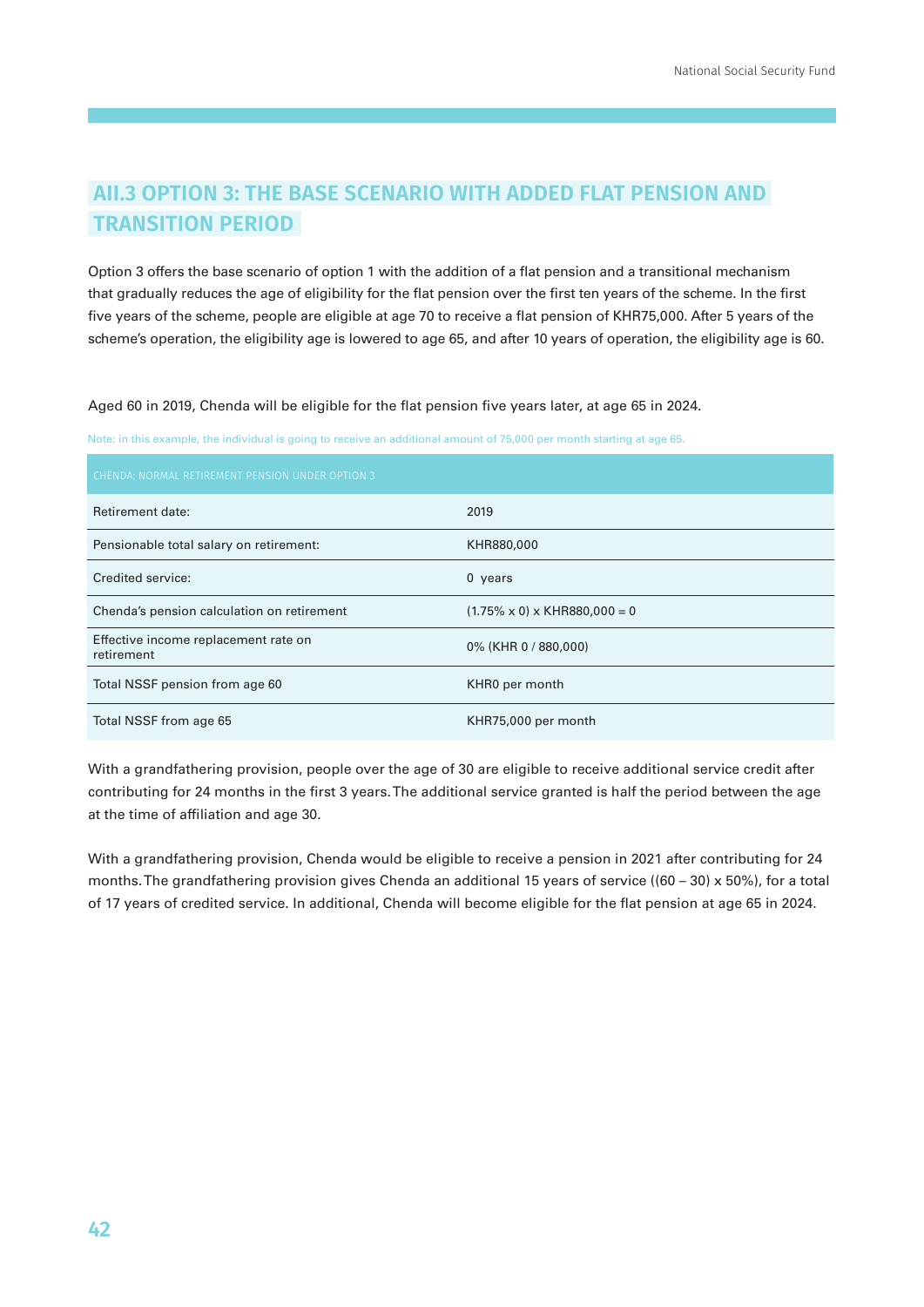Note: in this example, the individual will receive an additional amount of KHR75,000 per month starting at age 65.

| CHENDA: NORMAL RETIREMENT PENSION UNDER OPTION 3 WITH GRANDFATHERING PROVISION |                                                                 |
|--------------------------------------------------------------------------------|-----------------------------------------------------------------|
| Retirement date:                                                               | 2021                                                            |
| Pensionable total salary on retirement:                                        | KHR880,000                                                      |
| Credited service:                                                              | 17 years                                                        |
| Chenda's pension calculation on retirement                                     | $(1.75\% \times 15 + 1.25\% \times 2) \times 880,000 = 253,000$ |
| Effective income replacement rate on retirement                                | 28.75% (KHR253.000 / 880.000)                                   |
| Total NSSF pension from age 60                                                 | KHR253,000 per month                                            |
| Total NSSF from age 65                                                         | KHR328,000 per month                                            |

Aged 50 in 2019, Sopheap will be eligible for retirement in 2029 with 10 years of contribution. By 2029, the eligibility age for the flat pension will be 60, so Sopheap's pension will include the flat pension of KHR75,000 per month in addition to the amount calculated on the basis of years of contribution.

| SOPHEAP: NORMAL RETIREMENT PENSION UNDER OPTION 3 |                                                                |
|---------------------------------------------------|----------------------------------------------------------------|
| Retirement date:                                  | 2029                                                           |
| Pensionable total salary on retirement:           | KHR2,400,000                                                   |
| Credited service:                                 | 10 years                                                       |
| Chenda's pension calculation on retirement        | $(1.75\% \times 10) \times$ KHR2,400,000 + 75,000 = KHR495,000 |
| Effective income replacement rate on retirement   | 20.63% (KHR495,000 / 2,400,000)                                |
| Total NSSF from age 60                            | KHR495,000 per month                                           |

With a grandfathering provision, after contributing 24 months in the first 3 years, Sopheap would be eligible to receive additional credited years of service in 2029. The grandfathering provision gives Sopheap an additional 10 years of service ((50 – 30) x 50%), for a total of 20 years of credited service.

Note: the salary is higher because we are in 10 years.

| Retirement date:                                | 2029                                                                                |
|-------------------------------------------------|-------------------------------------------------------------------------------------|
| Pensionable total salary on retirement:         | KHR2,400,000                                                                        |
| Credited service:                               | 20 years                                                                            |
| Chenda's pension calculation on retirement      | $(1.75\% \times 15 + 1.25\% \times 5) \times$ KHR2,400,000 + 75,000 =<br>KHR855,000 |
| Effective income replacement rate on retirement | 35.63% (KHR855,000 / 2,400,000)                                                     |
| Total NSSF from age 60                          | KHR855,000 per month                                                                |